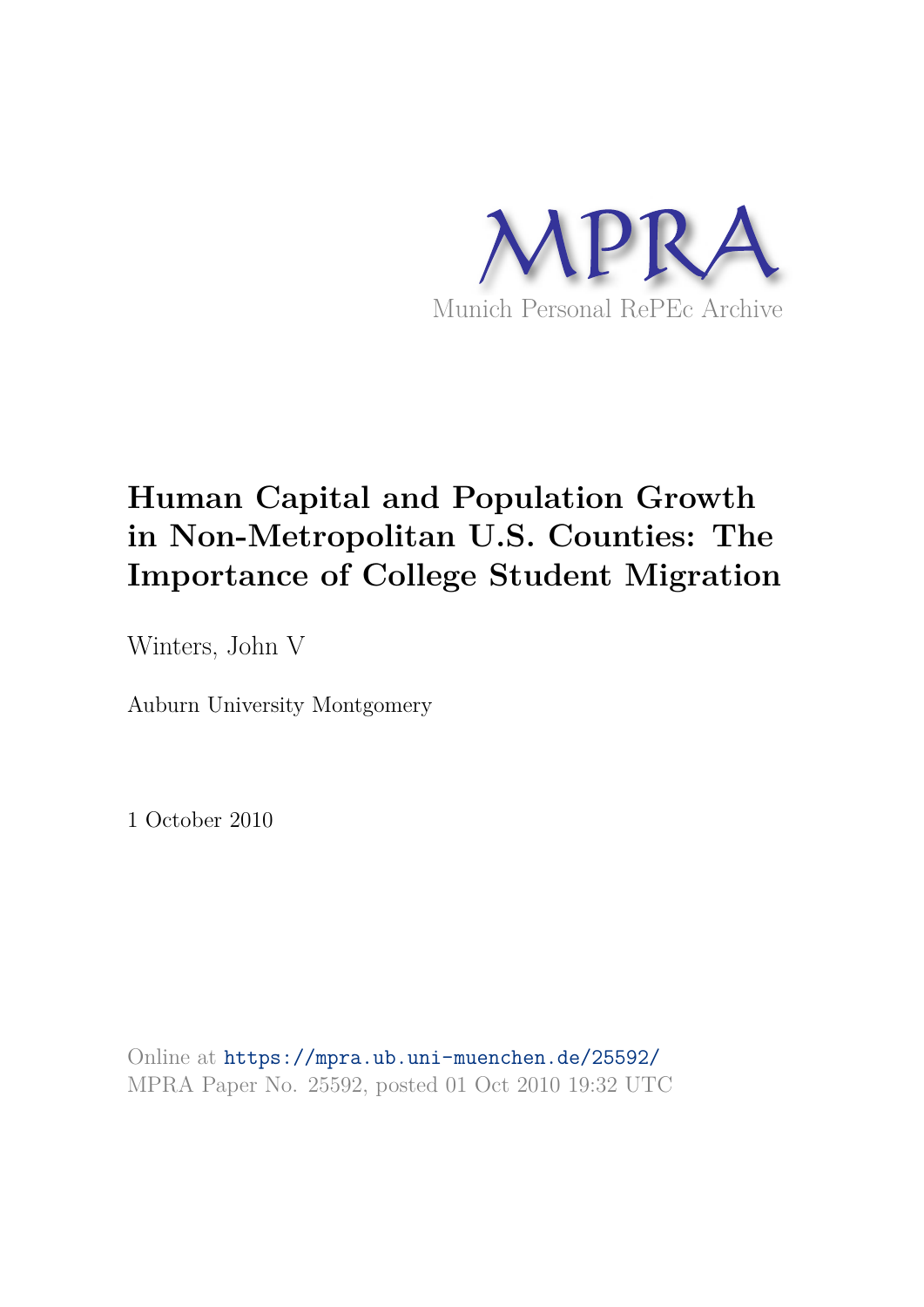# Human Capital and Population Growth in Non-Metropolitan U.S. Counties: The Importance of College Student Migration

John V. Winters\*

## Abstract

Researchers have consistently shown that the stock of human capital in an area, measured as the share of the adult population with a college degree, is a strong predictor of future population growth. This paper examines this relationship for U.S. non-metropolitan counties and posits that student migration for higher education may play an important role. Students often move to an area for college and then stay in the area after their education is complete, causing the area's educated population to grow. Empirical evidence suggests that student migration explains nearly all of the greater in-migration to highly educated non-metropolitan counties. Implications for non-metropolitan brain drain are discussed.

## **JEL Classification:** R11, R23

**Keywords:** population growth, migration, human capital, non-metropolitan counties, college

\*Department of Economics, Auburn University at Montgomery, PO Box 244023, Montgomery, AL 36124-4023, Phone (334) 244-3471, E-mail jwinter3@aum.edu.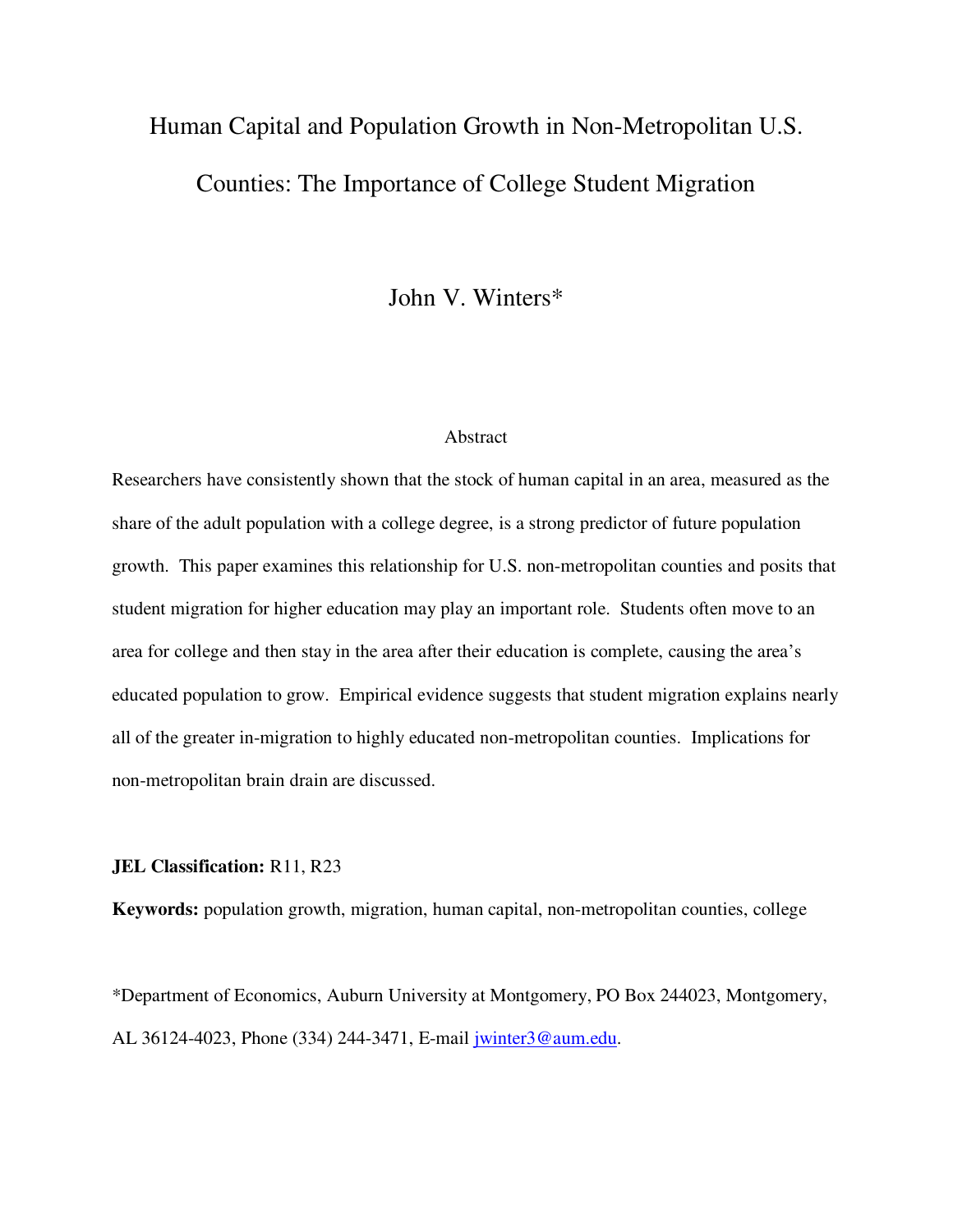## **Introduction**

Local population growth has been a subject of considerable interest to both academics and policymakers and is an important indicator of an area's desirability. For both metropolitan and non-metropolitan areas, a growing population signals that an area is a desirable place to live and work. Researchers have suggested that a number of characteristics have important effects on an area's population growth by affecting its desirability to current and prospective residents. Early researchers such as Carlino and Mills (1987) recognized the importance of local employment prospects and natural amenities. More recent research has investigated the relationship between the local human capital stock and local population growth. Overwhelmingly, these researchers have found strong and consistent evidence that the share of adults in an area with a college degree is positively correlated with local population growth for cities (Glaeser, Scheinkman, & Shleifer, 1995; Simon, 1998), counties (Clark & Murphy, 1996; Partridge, Rickman, Ali, & Olfert, 2008a), and metropolitan areas (Glaeser & Saiz, 2004; Glaeser & Shapiro, 2003; Gottlieb & Fogarty, 2003; Simon & Nardinelli, 2002).<sup>1</sup> Similarly, Berry and Glaeser (2005), Waldorf (2009), and Whisler, Waldorf, Mulligan, and Plane (2008) suggest that an areas ability to attract and retain a well-educated workforce depends positively on its existing level of human capital.

This relationship between the share of college educated workers and local population growth is thought to be due in part to the many other beneficial effects that educated workers have on their local labor markets. For one, researchers have suggested that educated workers make other workers in the area more productive. Consistent with this reasoning, a number of studies have shown that wages in an area increase with the local level of human capital, even after controlling for a worker's own level of human capital (e.g., Iranzo & Peri, 2009; Moretti,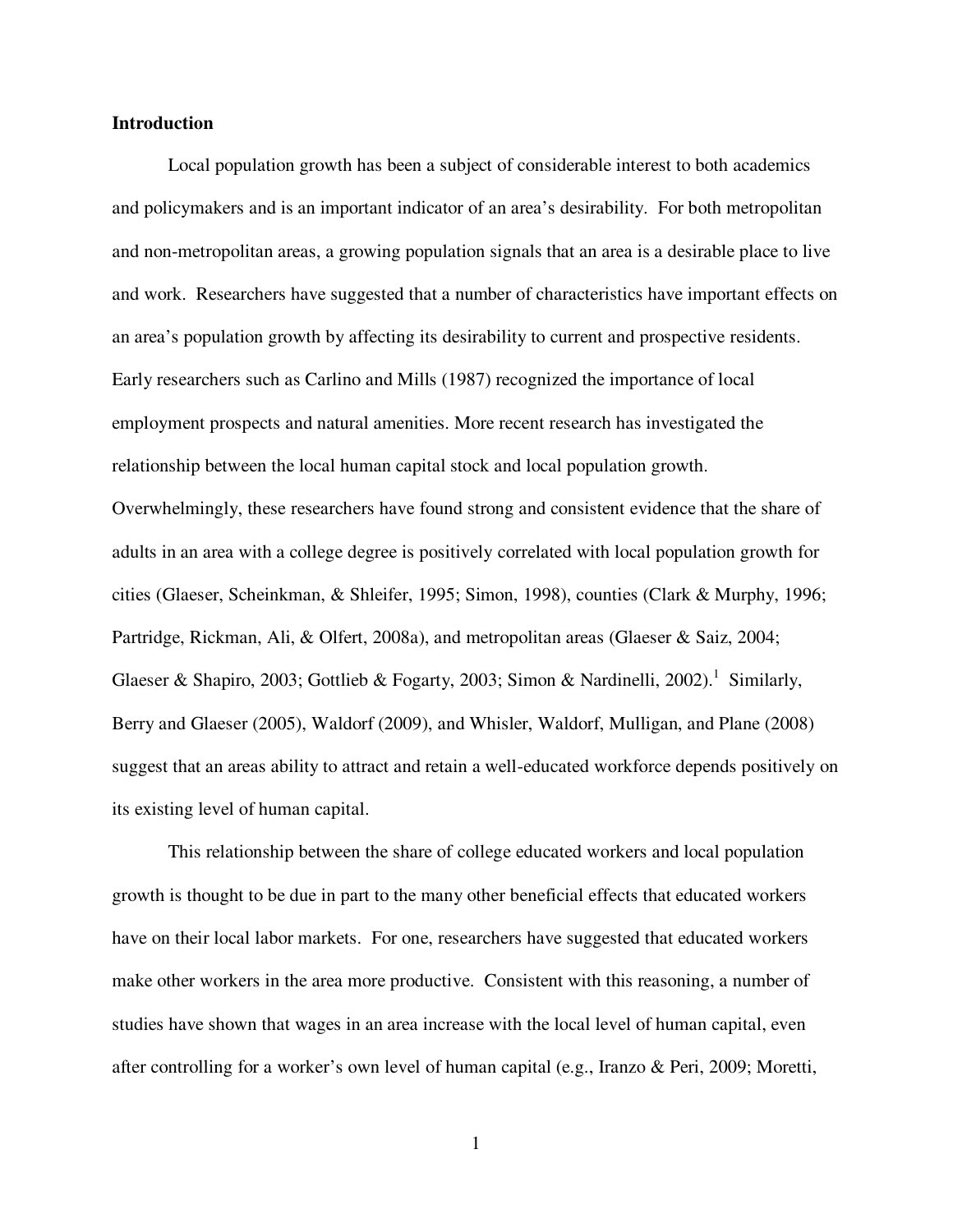2004a; Rauch, 1993).<sup>2</sup> This notion also receives support from the literature on the geographic localization of patent citations and its relationship with university research (Adams, 2002; Audretsch & Feldman, 1996; Jaffe, 1989; Jaffe, Trajtenberg, & Henderson, 1993). Other researchers have also suggested that educated workers improve the quality of life in the local area by facilitating the existence of endogenous consumer amenities such as parks, theaters, museums, and tolerance of others (Florida, 2002; Shapiro, 2006).

 A separate explanation advanced recently by Winters (2010) is that the connection between human capital and population growth is largely due to the growth of areas that are centers of higher education.<sup>3</sup> Areas that have major colleges and universities receive considerable in-migration from students pursuing higher education. This is especially true for flagship state universities that bring in students from all over the state and from other states and countries (Alm & Winters, 2009). Many of the students who move to an area for higher education are likely to leave the area after their education is complete, but a significant number may develop location-specific human capital and stay in the area after their schooling is complete. The ability of centers of higher education to retain ex-students causes both population growth and an increase in the average level of human capital. Winters investigates this explanation for metropolitan areas by separately examining the effect of human capital on the migration rates of those enrolled in higher education and those not enrolled in higher education. Winters finds that the majority of the differential in-migration to high human capital metropolitan areas is attributable to persons enrolled in higher education.

 This paper builds on the work of Winters (2010) and others by investigating the importance of student migration in the relationship between human capital and population growth for non-metropolitan counties in the U.S. Non-metropolitan areas are often different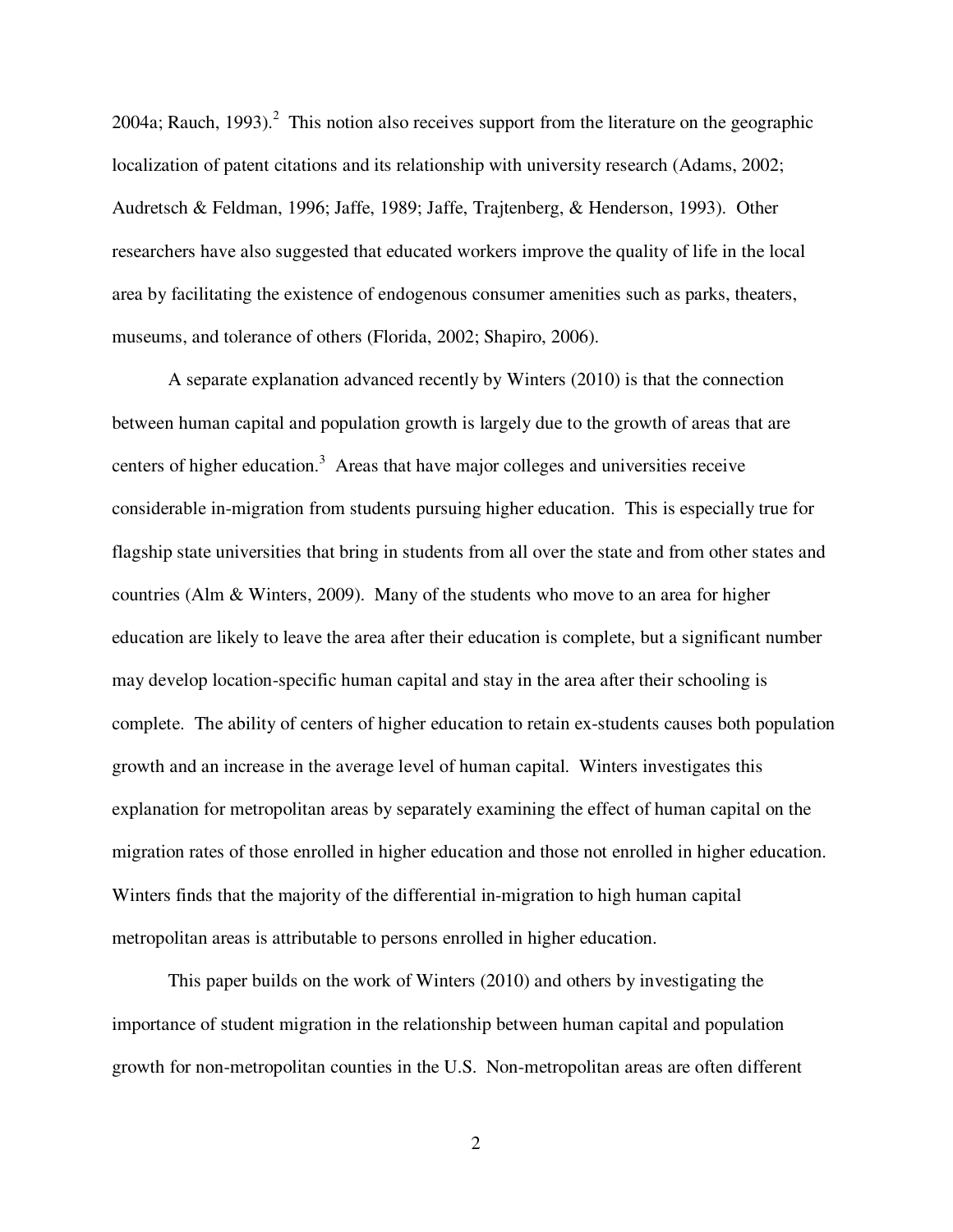from metropolitan areas in important ways, and thus a separate study that focuses on nonmetropolitan areas seems warranted. In particular, non-metropolitan areas may face greater challenges in attracting and retaining educated workers. Young, college-educated workers may often be attracted to large metropolitan areas because they offer higher wages and thicker markets for skilled labor (Chen & Rosenthal, 2008; Elvery, 2010; Plane & Jurjevich, 2009). Artz (2003) and others argue that "brain drain" is a very real problem for many non-metropolitan areas of the U.S. On the whole, non-metropolitan areas are not keeping up with metropolitan areas in the share of their populations with college degrees and this trend threatens the economic survival of these areas. Carr and Kefalas (2009) go even further to suggest that rural brain drain and the hollowing out of Middle America are harmful to the nation as a whole. Importantly though, there is considerable diversity in brain drain outcomes among non-metropolitan areas. A number of non-metropolitan counties have actually experienced a "brain gain" and seen their college graduate shares increase at even faster rates than the average metropolitan county (Artz). By examining the role of student migration in non-metropolitan county population growth, this paper offers insight into the importance of higher education institutions in attracting educated persons to non-metropolitan areas.

The empirical results suggest that virtually all of the relationship between human capital and non-metropolitan county in-migration between 1995 and 2000 is due to the in-migration of students enrolled in higher education. Persons not enrolled in higher education are not moving to high human capital counties in large numbers. The results, therefore, suggest that the local level of human capital causes non-metropolitan counties to grow because of students moving in for higher education and then staying after their education is complete. Furthermore, when we remove "college towns" from the analysis the effect of the local human capital level on net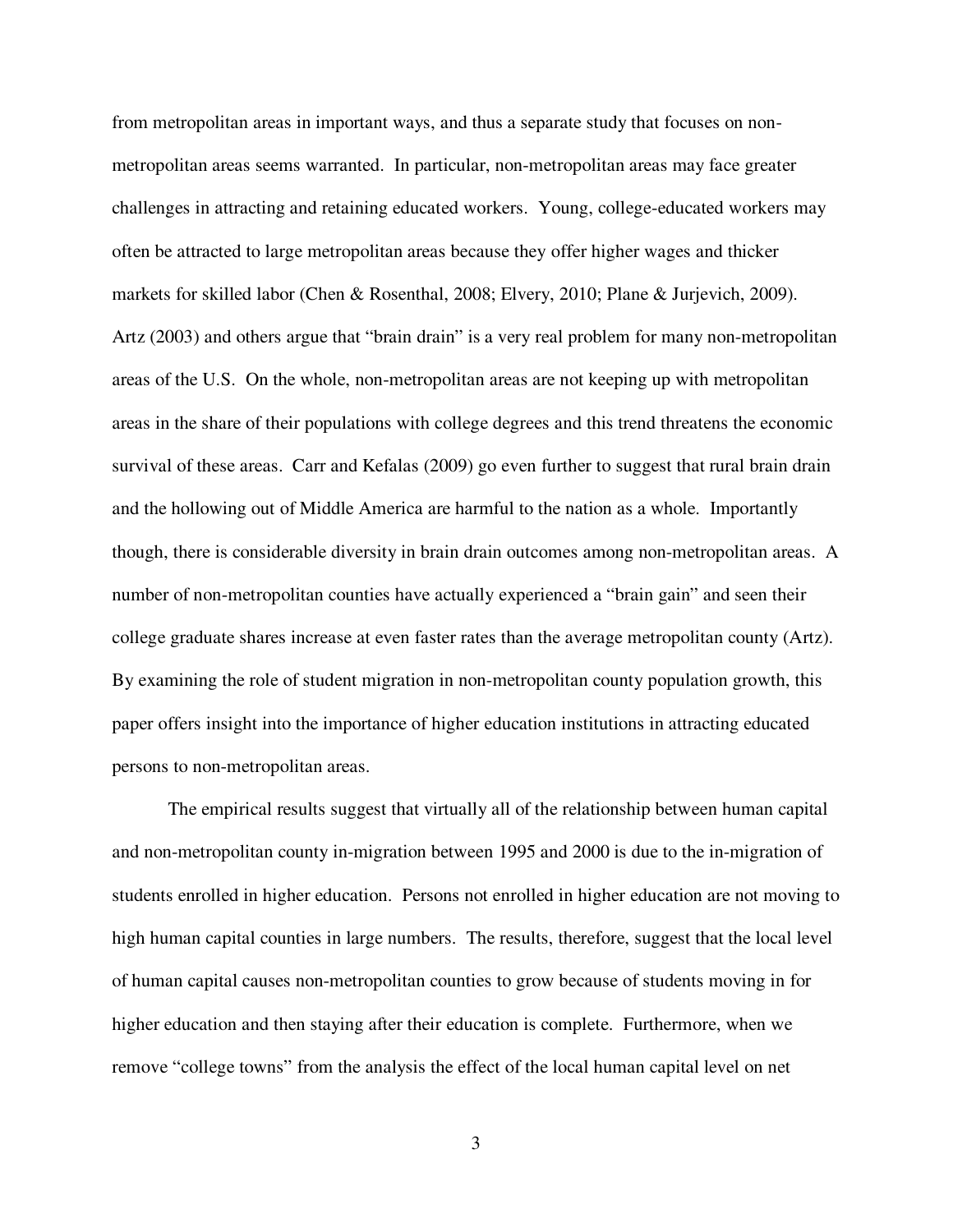migration is virtually zero. That is the growth of high human capital non-metropolitan counties is driven by college towns. These results also suggest that non-metropolitan areas with a strong presence of higher education institutions are likely to be much more successful at growing their share of college graduates than areas without good access to higher education.

## **Theoretical Framework**

Following a large literature beginning with Sjaastad (1962), this paper views migration as an investment in human capital. Individuals maximize expected utility and choose to move to a new area if it gives them greater utility than their previous location and the utility difference is large enough to compensate for the costs of moving. If moving costs are sufficiently small, individuals will move to the location that gives them the highest possible utility. Importantly though, the attractiveness of a particular location will vary across individuals. For example, several researchers have suggested that the young and the elderly are attracted to different locations (e.g., Chen & Rosenthal, 2008; Clark & Hunter, 1992; Conway & Rork, 2006; Plane & Heins, 2003; Plane & Jurjevich, 2009). Young people are generally attracted to areas with high wages and a strong labor market, while the elderly often prefer areas with nice natural amenities but a low cost of living. Similarly, individuals will differ in the benefit they receive from living in an area with a high level of human capital.

Following Winters (2010) this paper argues that students pursuing higher education are more likely than non-students to move to a high human capital area, because they are often centers of higher education. Several college town counties rank near the top of the list of nonmetropolitan counties in the share of adults with a college degree. These include but are not limited to counties that contain universities such as Washington State University, the University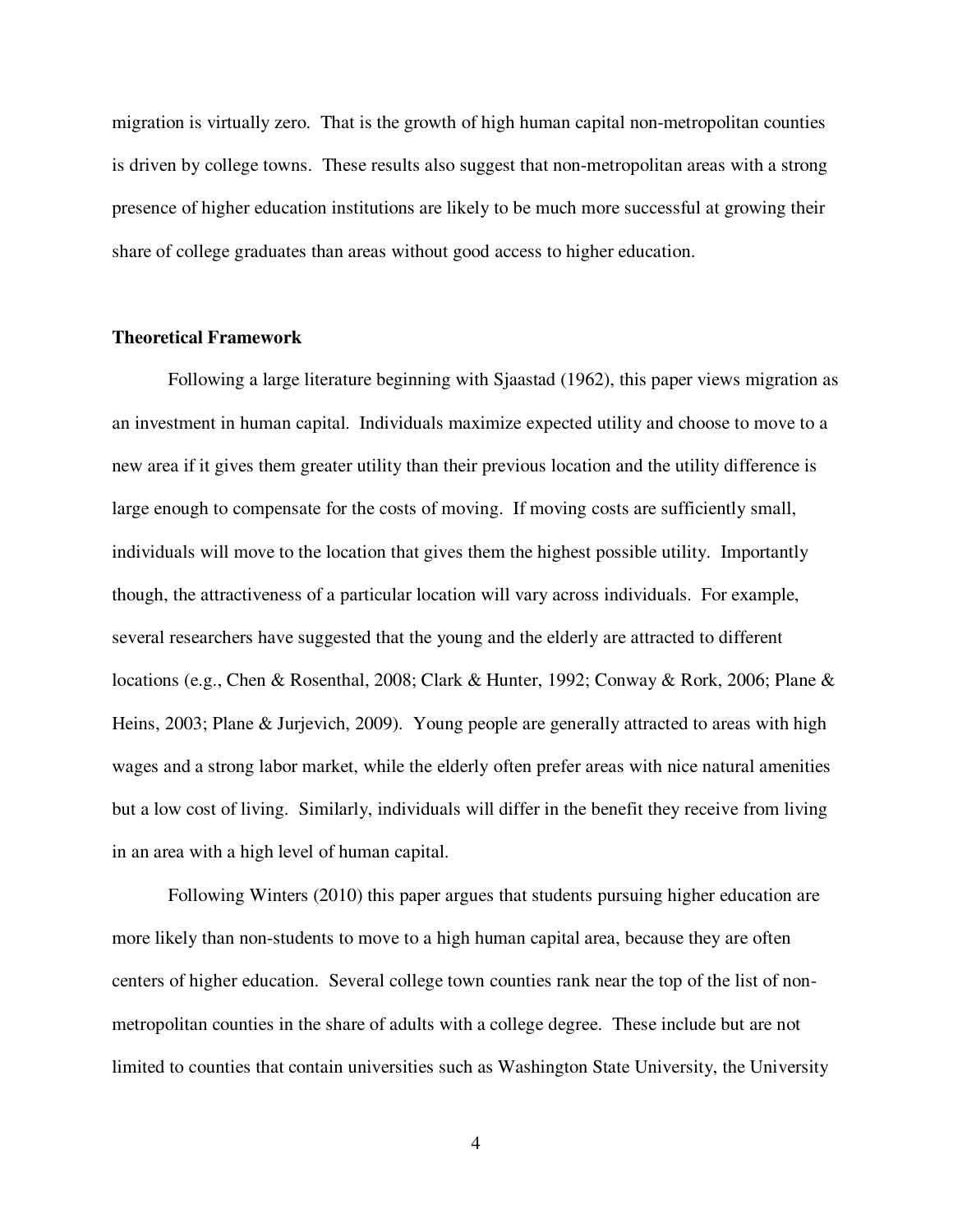of Wyoming, Kansas State University, Montana State University, Mississippi State University, Oklahoma State University, and Southern Illinois University Carbondale. Consequently, persons enrolled in higher education may make up a large share of the in-migration to high human capital counties, because they are the ones who most benefit from moving to a college town.

 Many of the students who move to college towns in large numbers are likely to leave the area once they complete their education. They will often move back to previous residences or move on to new locations.<sup>4</sup> However, previous literature suggests that many people who move to an area for higher education will stay there after they are done with school (Blackwell, Cobb, & Weinberg, 2002; Groen, 2004; Groen & White, 2004; Hickman, 2009; Huffman & Quigley, 2002).<sup>5</sup> This likely occurs because students often develop location-specific human capital in the area where they attend college (Berry & Glaeser, 2005; DaVanzo, 1983; Krupka, 2009). After a few years of college, recent in-migrants may have gained human capital that makes them more productive locally than elsewhere. This might include networks with professors and peers as well as relationships with local employers through student working and internships. Individuals may also develop location-specific human capital in consumption; they may have created valuable friendships and acquired a taste for local amenities (e.g., live college sports) in the area where they attended college.

If location-specific human capital frequently motivates recent in-migrants to remain in the area where they completed their education, areas with a considerable university presence are likely to grow faster than those without, and student migration will play an important role in this growth. Furthermore, the growth will be from highly educated individuals, and the average level of human capital in the area is also likely to increase. Thus the growth of areas may be strongly affected by their ability to attract and retain individuals pursuing higher education.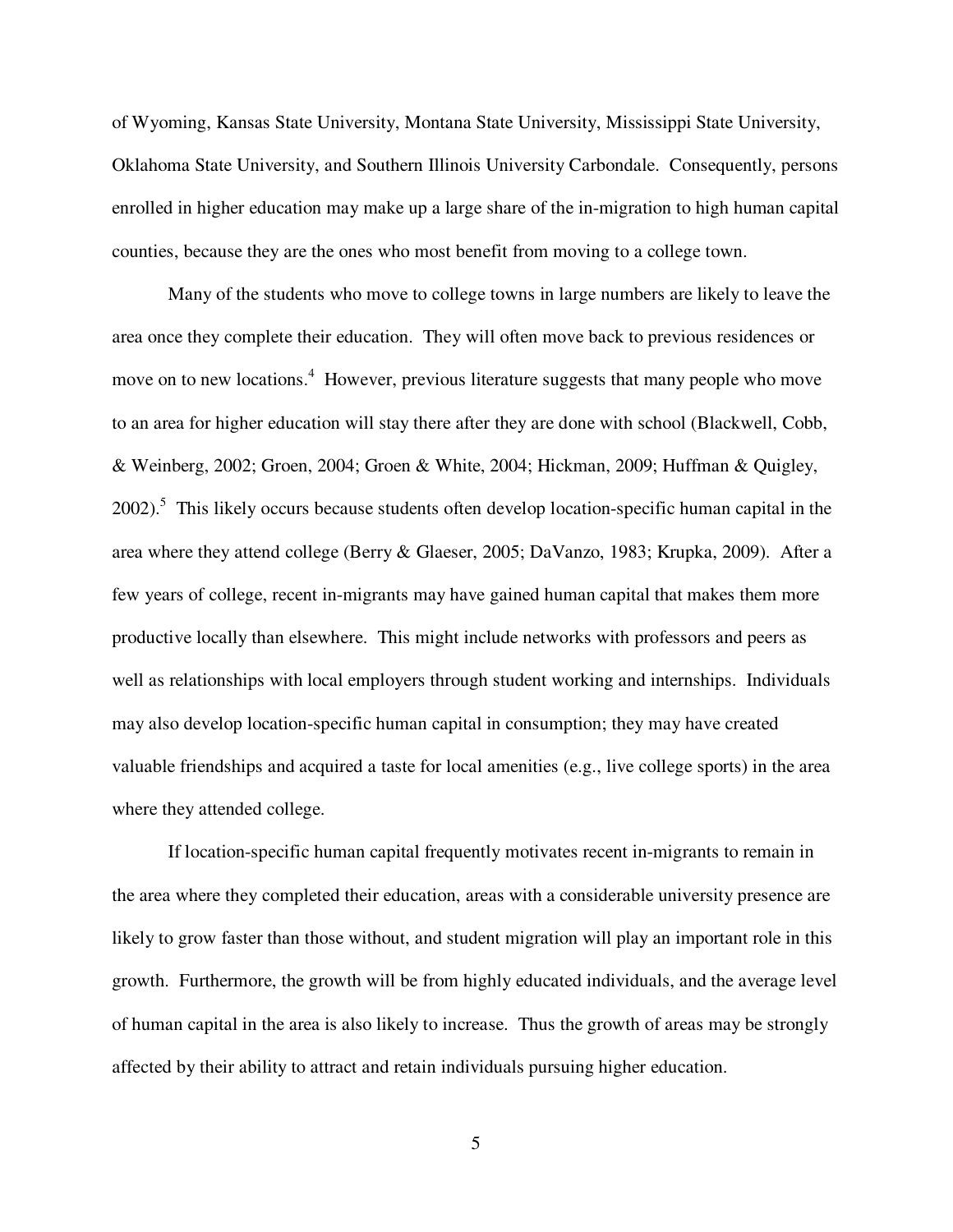## **Empirical Methods**

This study examines the relationship between human capital and population growth by estimating several migration equations for non-metropolitan counties in the U.S. between 1995 and  $2000$ .<sup>6</sup> More specifically, the following in-migration, out-migration, and net migration equations are estimated:

(1) 
$$
M_{in} = \beta_{in} S + \Gamma_{in} Z + \mu_{in},
$$

(2) 
$$
M_{out} = \beta_{out} S + \Gamma_{out} Z + \mu_{out},
$$

(3) 
$$
M_{\text{net}} = \beta_{\text{net}} S + \Gamma_{\text{net}} Z + \mu_{\text{net}},
$$

$$
\mu_{net} = \lambda_{net} W \mu_{net} + \epsilon_{net},
$$

 $\mu_{\text{out}} = \lambda_{\text{out}} W \mu_{\text{out}} + \varepsilon_{\text{out}}$ 

 $\mu_{in} = \lambda_{in} W \mu_{in} + \varepsilon_{in}$ 

where  $M_{in}$  is the county in-migration rate,  $M_{out}$  is the out-migration rate,  $M_{net}$  is the net migration rate, S is the share of the adult population with college degrees in a county, Z is a matrix of other variables found in previous literature to affect local population growth,  $\mu_{in}$ ,  $\mu_{out}$ , and  $\mu_{net}$  are spatially autocorrelated error terms, W is a spatial weighting matrix,  $\lambda_{in}$ ,  $\lambda_{out}$ , and  $\lambda_{net}$  are spatial error coefficients, and  $\varepsilon_{\text{in}}$ ,  $\varepsilon_{\text{out}}$ , and  $\varepsilon_{\text{net}}$  are mean zero error terms. For the results presented, W is structured as a row-standardized matrix with weights based on the inverse of their distance to a given county and a cutoff of 100 miles; that is, nearer counties are given greater weight than more distant counties and counties more than 100 miles away are given zero weight. The main results, however, are robust to several alternative specifications of the spatial weight matrix.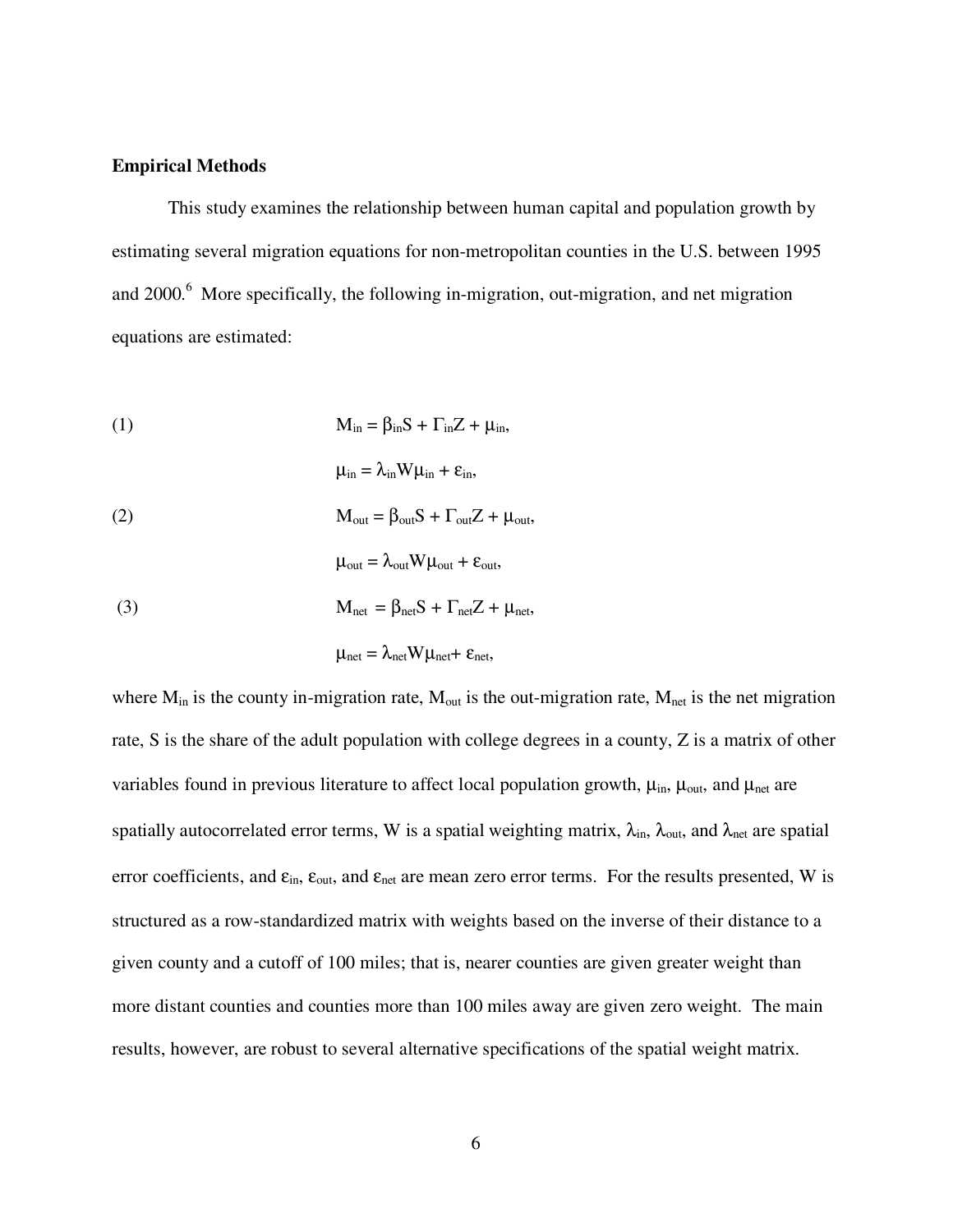Because of the spatial error correlation, the equations are estimated using Maximum Likelihood (ML) instead of Ordinary Least Squares (OLS) (Anselin, 1988).<sup>7</sup>

Because high human capital areas are often centers of higher education,  $\beta_{in}$  is expected to be positive, suggesting that a disproportionately large number of people are moving to high human capital counties. Similarly, if many people leave an area after completing their education, we also expect human capital to be associated with high rates of out-migration, so  $\beta_{out}$  is expected to be positive as well. However, some people will likely stay in an area after completing their education causing  $\beta_{in}$  to exceed  $\beta_{out}$  and the local population to grow. Therefore it is expected that  $\beta_{net}$  will also be positive.

 The migration equations above are first estimated for the entire population to gauge the overall effects. Migration equations are then estimated separately for persons age 16 and over by whether they are currently enrolled in higher education. Analysis of Census 2000 County-to-County Migration files reveals that 15 percent of all persons age 16 and over living in a different county in 2000 than in 1995 were enrolled in higher education in 2000. If the relationship between human capital and population growth is largely due to persons enrolled in higher education, then the effect of human capital on the in-migration rate of those enrolled should be disproportionately large. As a further test of the hypothesis advanced, this paper also estimates separate migration equations for five year age groups. The expectation is that persons in their peak college-going years may represent a disproportionately large share of the relationship between the local human capital level and in-migration.

**Data**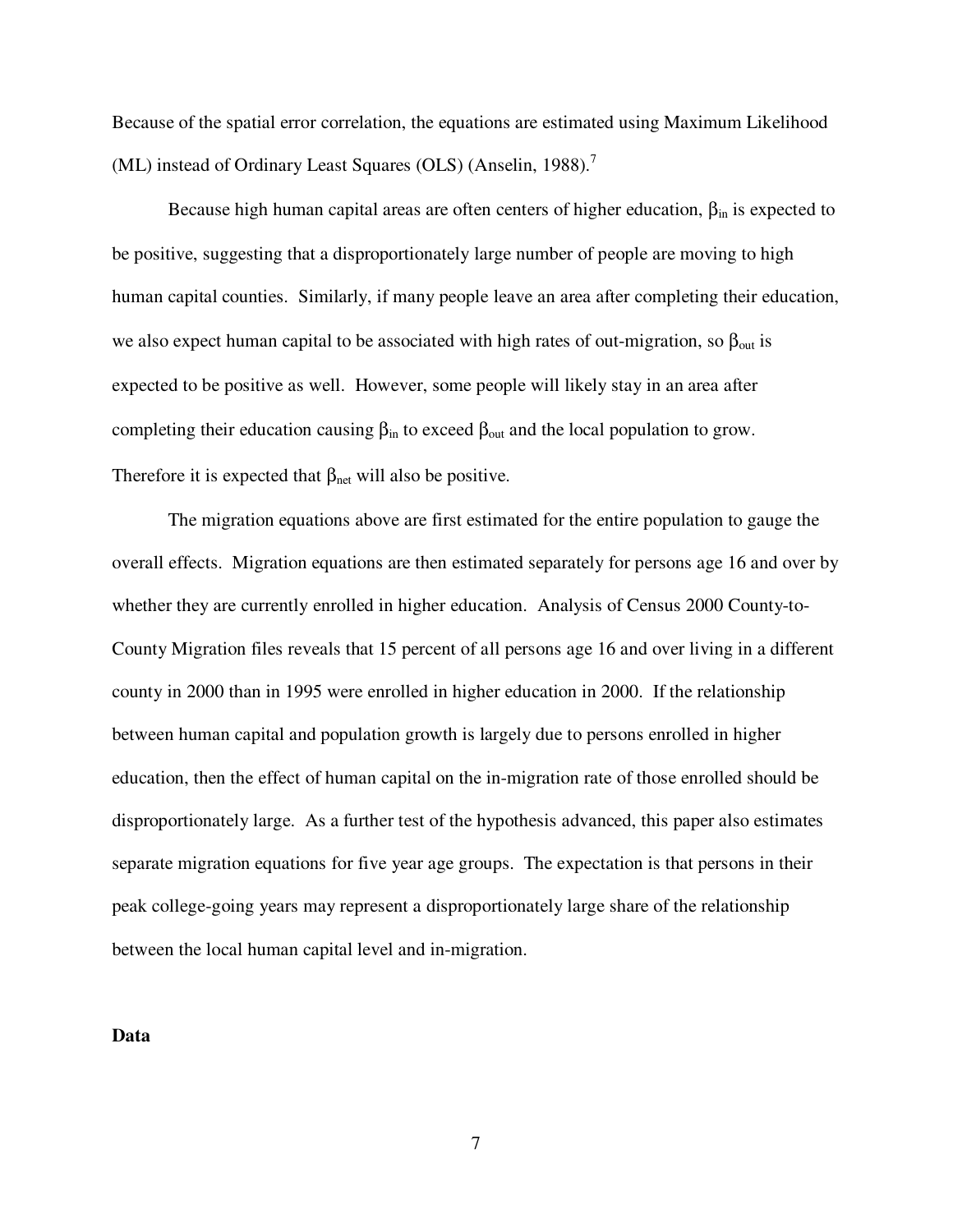The migration data in this paper come from the Census 2000 County-to-County Migration files. This dataset includes only internal migrants; international in-migrants and outmigrants are not included. A person is considered a migrant if they lived in a different county in 2000 than they did in 1995. While defining a person's place of residence is straightforward for most people, it is a bit more complicated for some young people away at college. In a sense, some such students have two residences: the place where they reside while attending school and the place where they reside in between school sessions, often being their parents' residence. The Census questionnaire instructed respondents that students away at college are to be counted as residents of the places where they attend college and not their parents' residences. Unfortunately though, there could still be some misreporting of residences, especially prior residences of persons who were enrolled in college five years prior to the census. If so, the effects of the college share on out-migration may be understated and the effects of the college share on net migration may be overstated. To partially address this concern, we also briefly look at the effect of the share of adults with a college degree on population growth.

Gross in-migration to an area is computed as the sum of all persons in a county who lived in another county in the U.S. five years prior. Gross out-migration is the sum of all persons who lived in a given county in 1995, but lived in a different county in the U.S. in 2000. Net migration is computed as gross in-migration minus gross out-migration. Gross in-migration rates for nonmetropolitan counties are computed by dividing gross in-migration by the estimated population of the county in 1995. Gross out-migration rates and net migration rates are computed similarly. When the migration rates are computed separately by enrollment status or by age, the total population of the county continues to be used as the population base. This is done to allow for easier interpretation of each groups' contribution to the overall migration rate.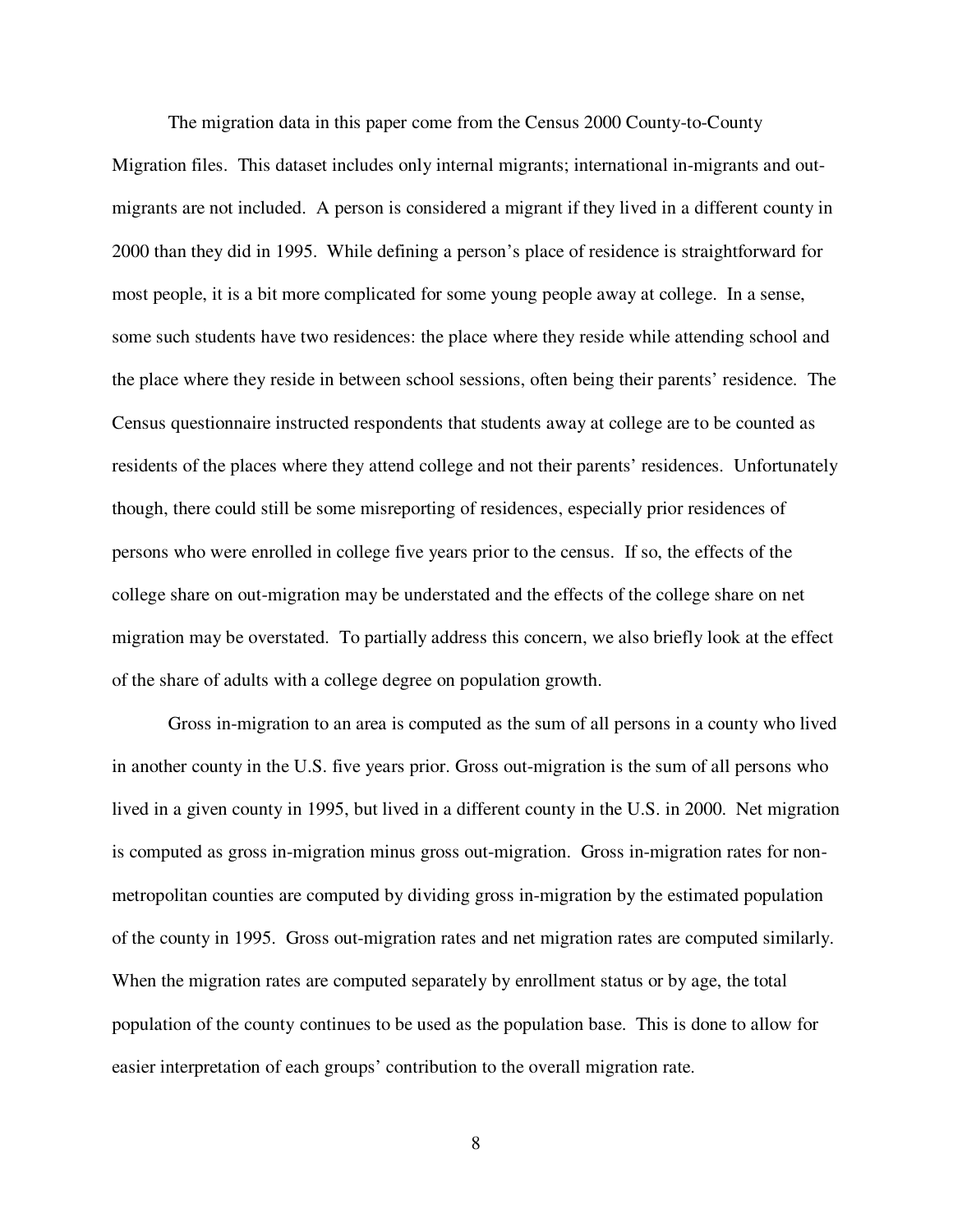Data for the explanatory variables in the regressions come from several sources. Timevarying explanatory variables are measured as of 1990, so that they are not affected by migration during the period under consideration. The share of the adult population in a county with a college degree comes from the USA Counties database. Several additional explanatory variables are also computed from USA Counties data. These include the county population, per capita income, and the share of employment in manufacturing. The quantity and quality of natural amenities is expected to affect non-metropolitan migration (Gottlieb & Joseph, 2006; McGranahan, 1999; McGranahan, Wojan, & Lambert, 2010; Rappaport, 2007), and data on several natural amenities are obtained from the USDA Economic Research Service (ERS). These include the mean January temperature, mean January sun hours, mean July temperature, mean July relative humidity, the percent of the county area that is covered by water, and a topography score that ranges from 1 to 24 with higher values indicating a more mountainous topography. Partridge et al. (2008a, b, c) suggest that population growth for non-metropolitan areas may depend on proximity to urban areas, in part because close proximity makes rural-tourban commuting a more viable option (Partridge, Ali, & Olfert, 2010). Therefore, this paper also includes as explanatory variables the population of the nearest metropolitan area, the distance to the nearest metropolitan area, the distance to the nearest metropolitan area with a population of at least 250,000, the distance to the nearest metropolitan area with a population of at least 500,000, and the distance to the nearest metropolitan area with a population of at least 1,500,000. Finally, indicator variables for the Midwest, South, and West regions are also included.

## (Table 1 about here)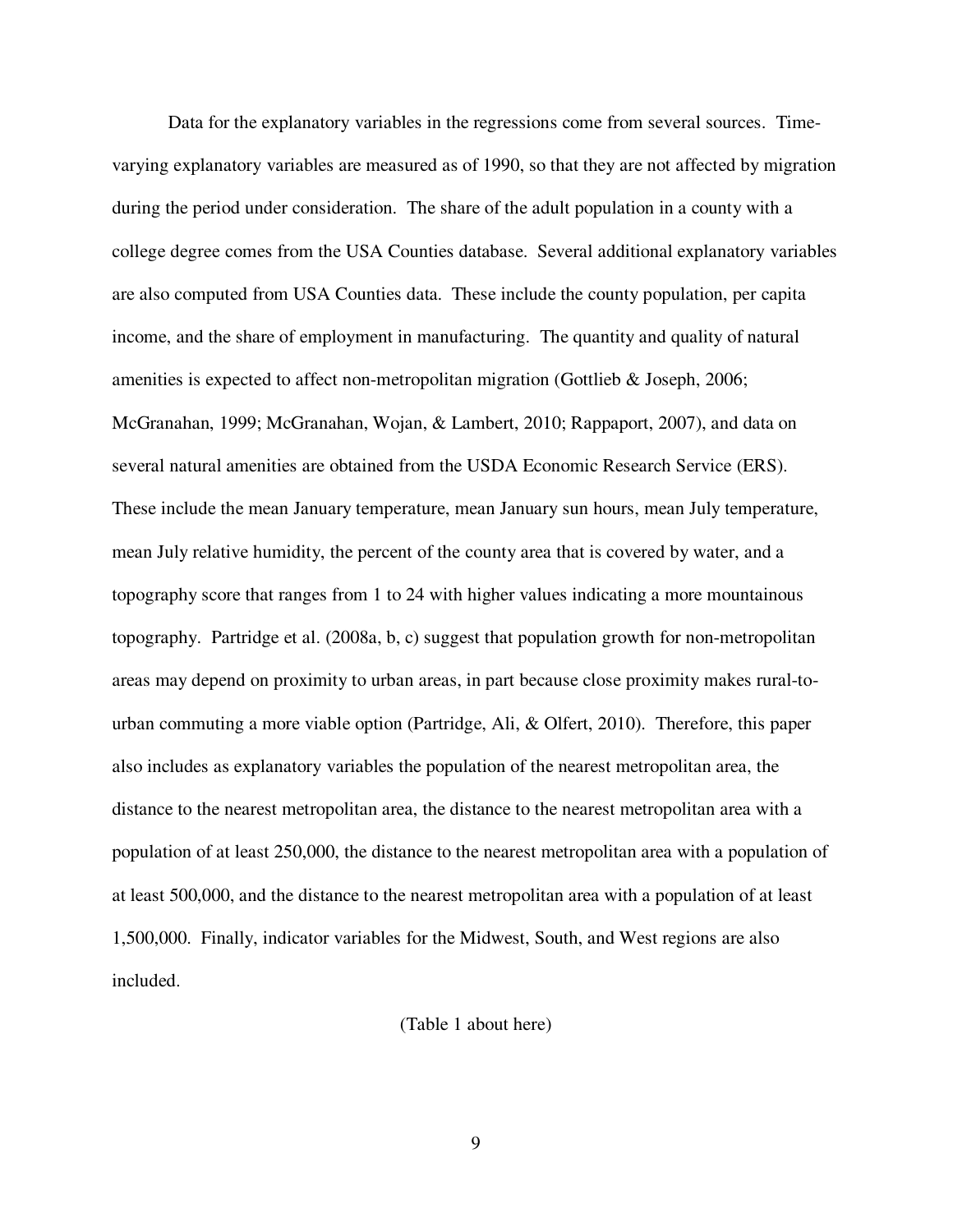Summary statistics for the main variables used in this study are presented in Table 1. The sample includes 2,004 non-metropolitan counties in the contiguous United States. Several variables have been rescaled to aid the presentation of results. The reported summary statistics reflect the scaling used in the regressions to follow. The mean in-migration and out-migration rates for the total population are both about 0.18 indicating that on average about 18 percent of a non-metropolitan county's population lived in a different county in 2000 than they did in 1995. The summary statistics also indicate that for the average county, migration of those not enrolled is a considerably larger portion of overall migration than migration of those who are enrolled. $8$ However, the relative importance of college students in overall migration varies considerably across counties.

## **Empirical Results**

 The migration equations are first estimated for the entire population. These results are presented in Table 2. The first column presents the results for the in-migration rate, the second column presents the results for the out-migration rate, and the third column presents the results for the net migration rate. As expected, the share of adults in the county with a college degree has a strong positive correlation with the in-migration rate. In other words, more people are moving to highly educated places than less educated places. The coefficient estimate of 0.571 suggests that increasing the college share by 0.1 increases the in-migration rate by .057. This is a considerable effect. According to the results in the second column, the local human capital level is positively correlated with the out-migration rate as well with a coefficient of 0.436. On net though, the local human capital level brings in more people than it pushes out, and the collegeeducated share has a strong positive correlation with the net migration rate with a coefficient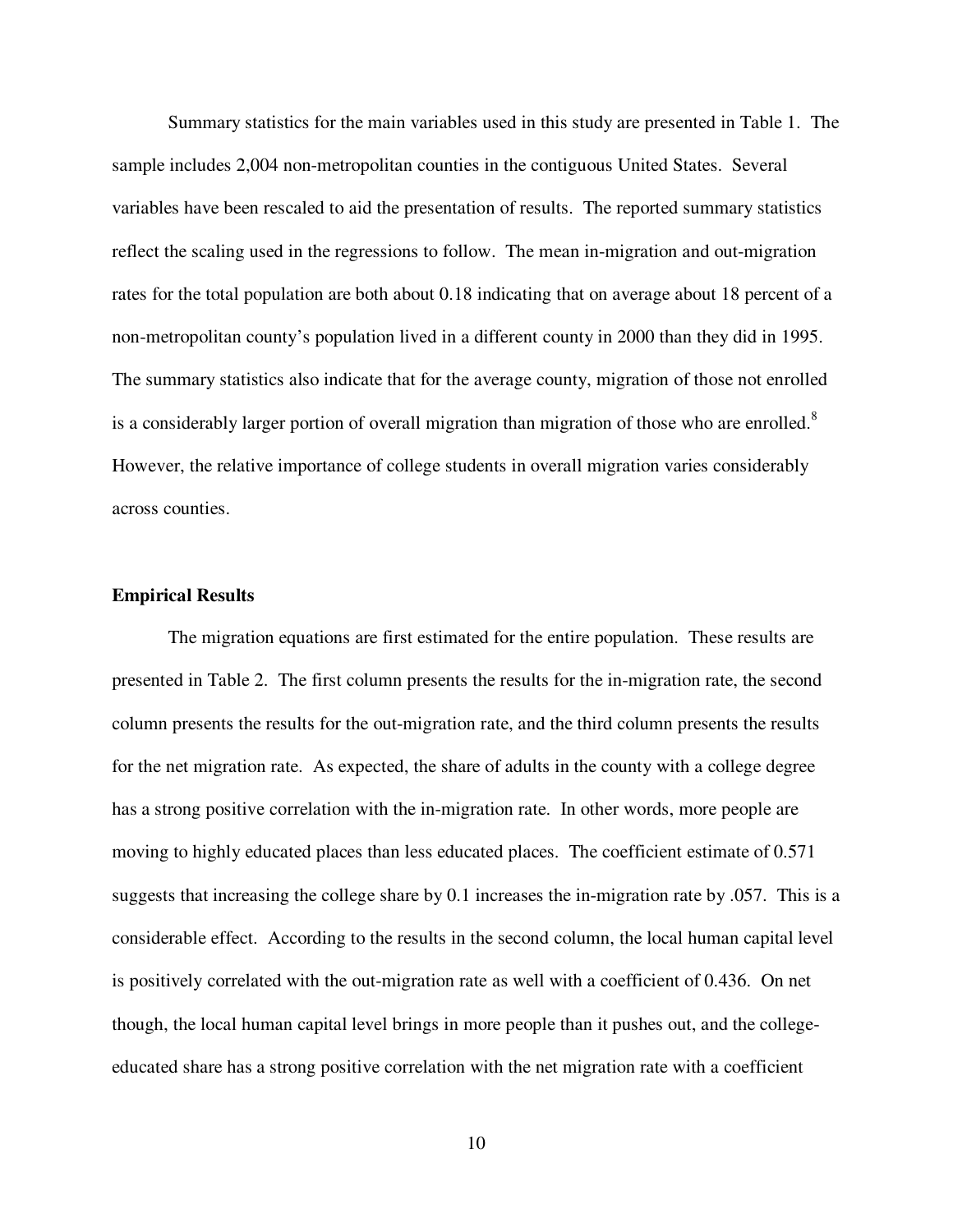estimate of 0.123. This result is consistent with findings from previous literature that a more educated populace causes an area's population to grow.

## (Table 2 about here)

As discussed above, there may be problems with misreporting of previous residence in the data, especially for persons who were attending college five years prior to the census. If so, the effects of the college share on out-migration may be understated and the effects of the college share on net migration may be overstated. We partially address this concern by briefly looking at the effect of the share of adults with a college degree on actual population growth (results not shown). When we regress county population growth between 1990 and 2000 on the explanatory variables, we get a coefficient of 0.300 that is statistically significant at the 1 percent level. Cutting the effect in half to account for the longer time period gives a coefficient of 0.150, which is a little more than the coefficient for net migration between 1995 and 2000. The difference might be partially attributable to international in-migration, differences in fertility and mortality, and asymmetry between the first and second halves of the decade. Given all of these considerations, the results for population growth are quite similar to the results for net migration and reduce concerns that measurement error causes major problems for the net migration regressions.

The results in Table 2 also suggest that many of the other variables have important effects on migration as well. However, we will later see that these variables often have differing effects on student and non-student migrants. Because the effects of these variables are a secondary interest of this paper, we will hold off on discussing the results for these variables until the next subsection when we estimate separate migration equations for persons enrolled in higher education and person not enrolled.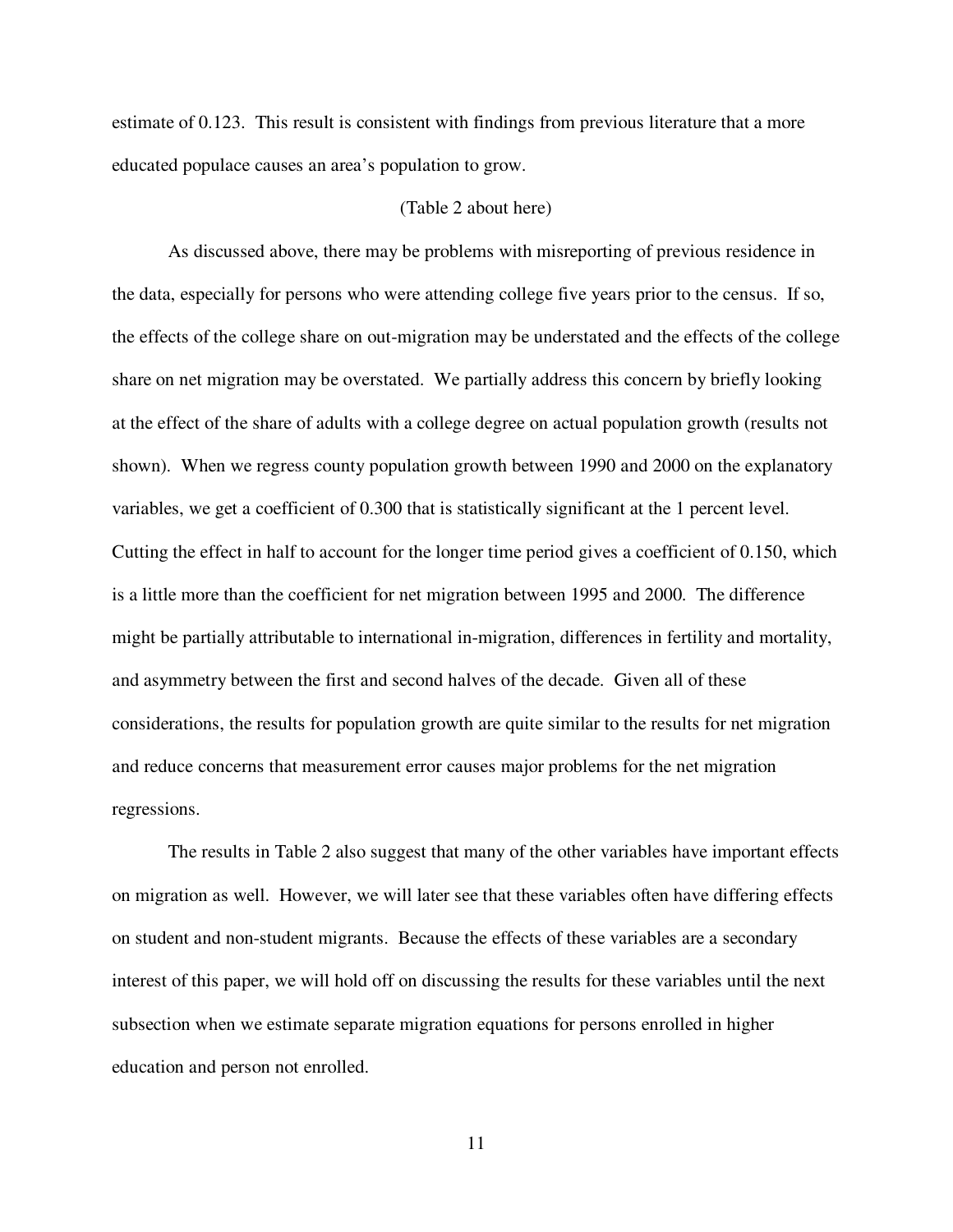#### *Migration by Enrollment in Higher Education*

The results in Table 2 tell us that the share of adults in an area who are college educated is positively correlated with future population growth. However, Table 2 does not tell us much about the role of student migration in the relationship between the local level of human capital and population growth. More specifically, this paper is interested in the extent to which the positive relationship between human capital and non-metropolitan population growth is attributable to students moving to an area for higher education and then staying in the area after their education is complete. To investigate this, the migration equations are next estimated separately for persons enrolled in higher education and persons not enrolled in higher education. For these equations, the migration rates include only persons age 16 and over, but the results are unaffected by including persons under age 16. The results are presented in Table 3.

#### (Table 3 about here)

 Looking first at the in-migration equations, the positive relationship between the share of adults with a college degree and in-migration rates appears to be entirely due to persons enrolled in higher education. The coefficient for those enrolled is 0.574 and highly statistically significant. The coefficient for those not enrolled, however, is virtually zero  $(0.001)$ . These results suggest that students moving for higher education account for virtually all of the greater in-migration to highly educated non-metropolitan counties. Persons not enrolled in higher education are not moving to these areas in large numbers.

 The results in Table 2 also suggested that out-migration rates are positively correlated with the local human capital level. If the relationship between in-migration and human capital is due to student in-migrants, then the positive relationship between human capital and outmigration rates is likely due in part to persons leaving after completing their education. The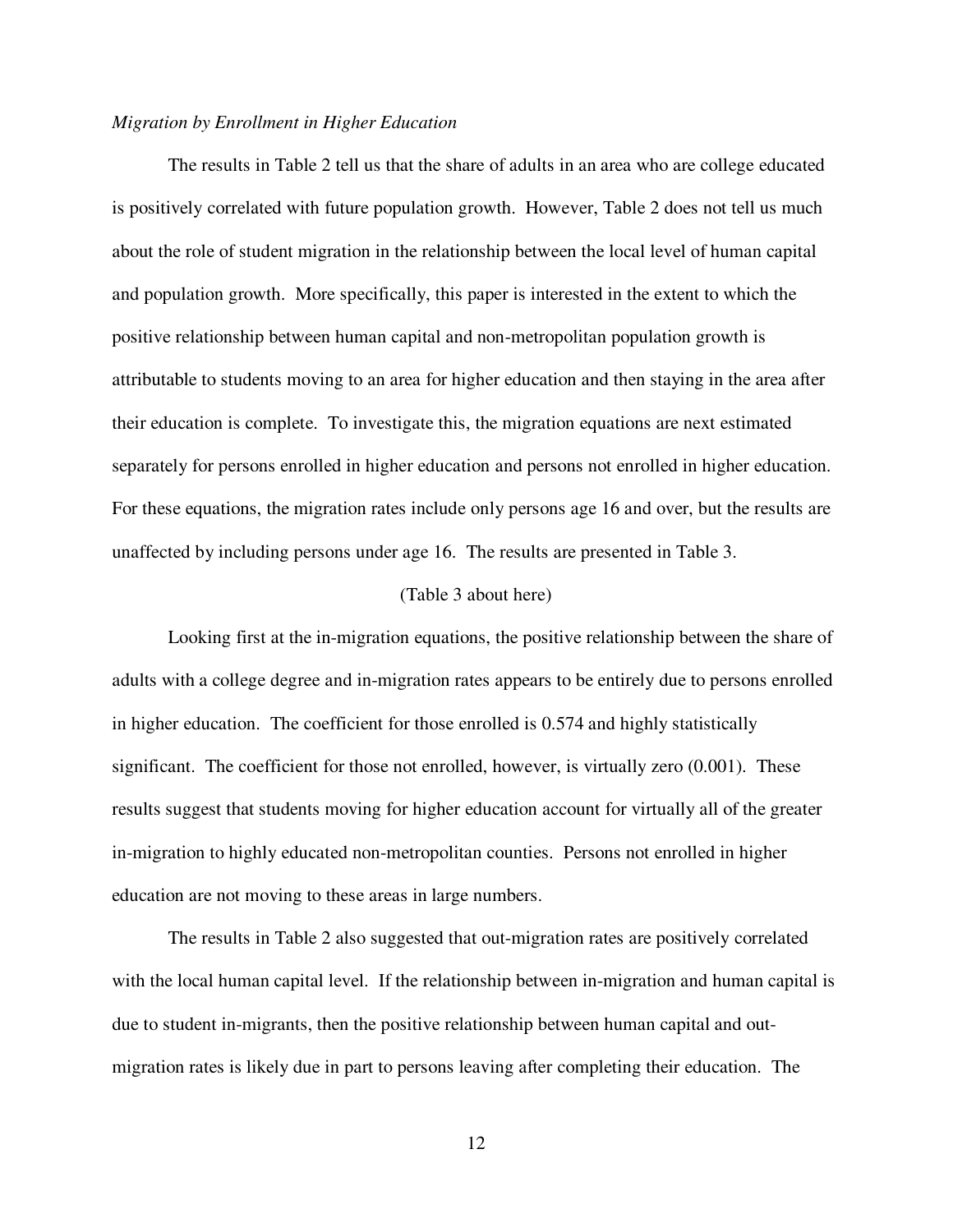separate out-migration equations by enrollment in Table 3 shed light on this as well. The human capital stock is positively correlated with the out-migration of both those enrolled in higher education and those not enrolled. The majority of the effect, however, is due to persons not enrolled. This is consistent with the hypothesis that individuals move to high human capital areas for higher education, but often leave after completing their education.

 Turning to the net migration results, the share of adults with a college degree is positively and significantly correlated with the net migration rate for those enrolled with a coefficient estimate of 0.488. For those not enrolled in higher education, the human capital stock is negatively and significantly correlated with net migration with a coefficient estimate of -0.334. Thus, highly educated areas are on net gaining people enrolled in higher education and losing people not enrolled in higher education. This is again consistent with the hypothesis that people move to highly educated areas for education but often leave once their formal education is done. Importantly though, the net migration coefficient for those enrolled is larger in absolute value than the net migration coefficient for those not enrolled. This suggests that some of the people who move for higher education end up staying in the area after their educations are complete. This causes highly educated areas to experience faster population growth than their less educated counterparts.

 The results in Table 2 suggested that many of the other variables have important effects on migration. The results in Table 3 suggest that these variables often have differing effects on the migration of those enrolled in higher education and those not enrolled. Focusing on the net migrations equations for brevity, the results suggest that the local population increases the net migration of students but decreases the net migration of non-students. Per capita income has the opposite effect - it decreases the net migration of students but increases the net migration of non-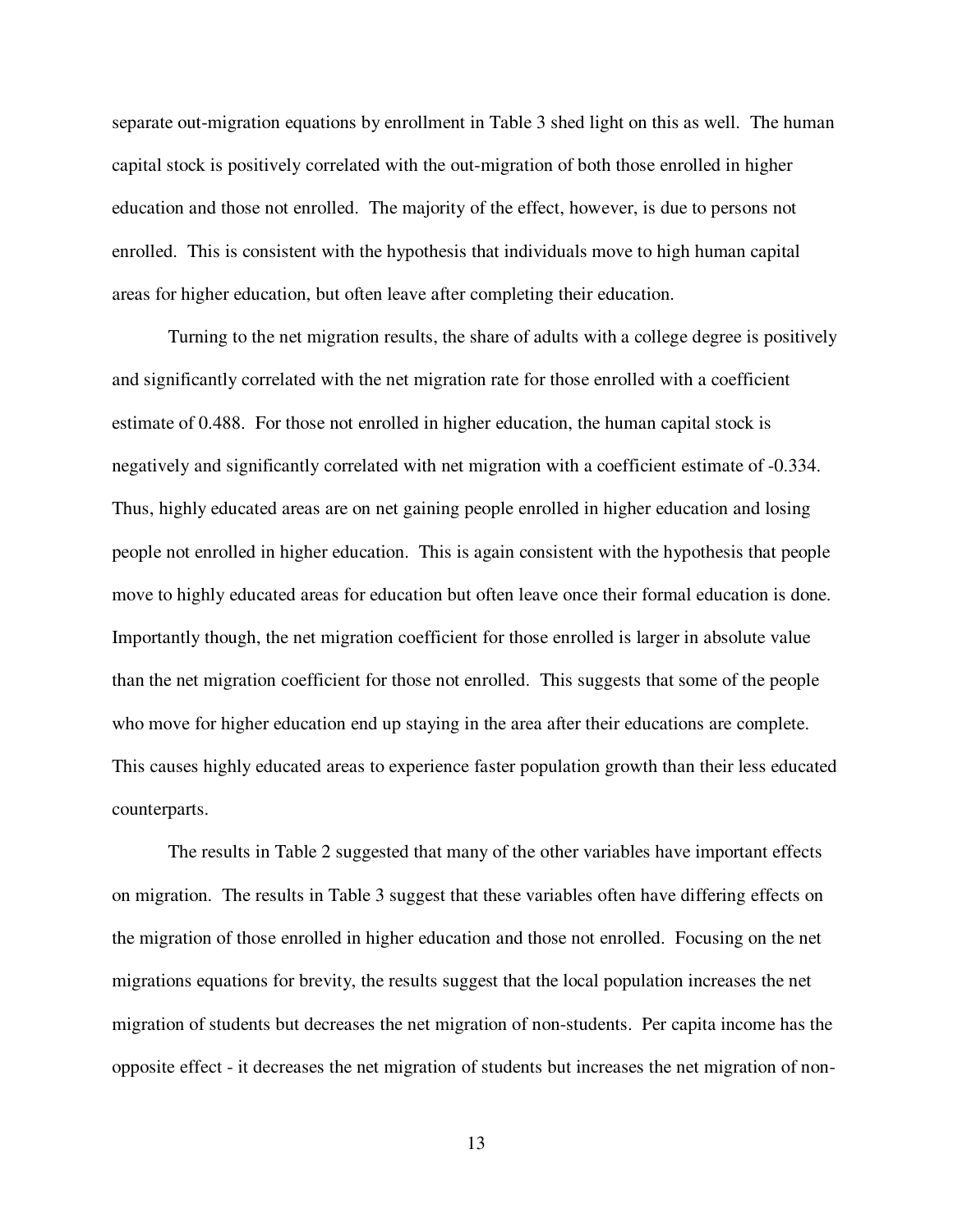students. The manufacturing share has a positive but insignificant coefficient for the net migration of those enrolled but a negative and significant effect on the net migration of those not enrolled. January temperature and January sun have positive and significant effects on the net migration of those not enrolled, but for the net migration rate of those enrolled January temperature has an insignificant effect and January sun has a significantly negative effect. July temperature significantly reduces the net migration of those not enrolled, but significantly increases the net migration of those enrolled. July humidity is insignificant for both. Topography and the percent of the area covered by water have significantly positive effects on the net migration of those not enrolled, but negative coefficients for the net migration of those enrolled, though the effect for topography is not significant. These results suggest that persons not enrolled in higher education are drawn to areas with nice natural amenities, but persons pursuing higher education are generally not. The distance to the nearest metro area has a negative and significant effect on the net migration of both those enrolled and those not enrolled, supporting the findings of Partridge et al. (2008a, b, c). The distance to the nearest metro with a population of at least 1.5 million also has a significantly negative effect on the net migration of persons enrolled in higher education. This suggests that proximity to a large metropolitan area is more important for student migrants than non-student migrants. The West region dummy is significantly positive for the net migration of persons not enrolled, the South dummy is significantly positive for both, and the Midwest dummy is significantly positive for those enrolled. Finally, the spatial error coefficient is significant in all of the equations confirming that standard errors are spatially correlated. Consequently, methods that do not account for spatial error correlation such as OLS are likely to produce inconsistent standard errors and potentially incorrect inferences. The magnitude and significance of the spatial error term also suggest that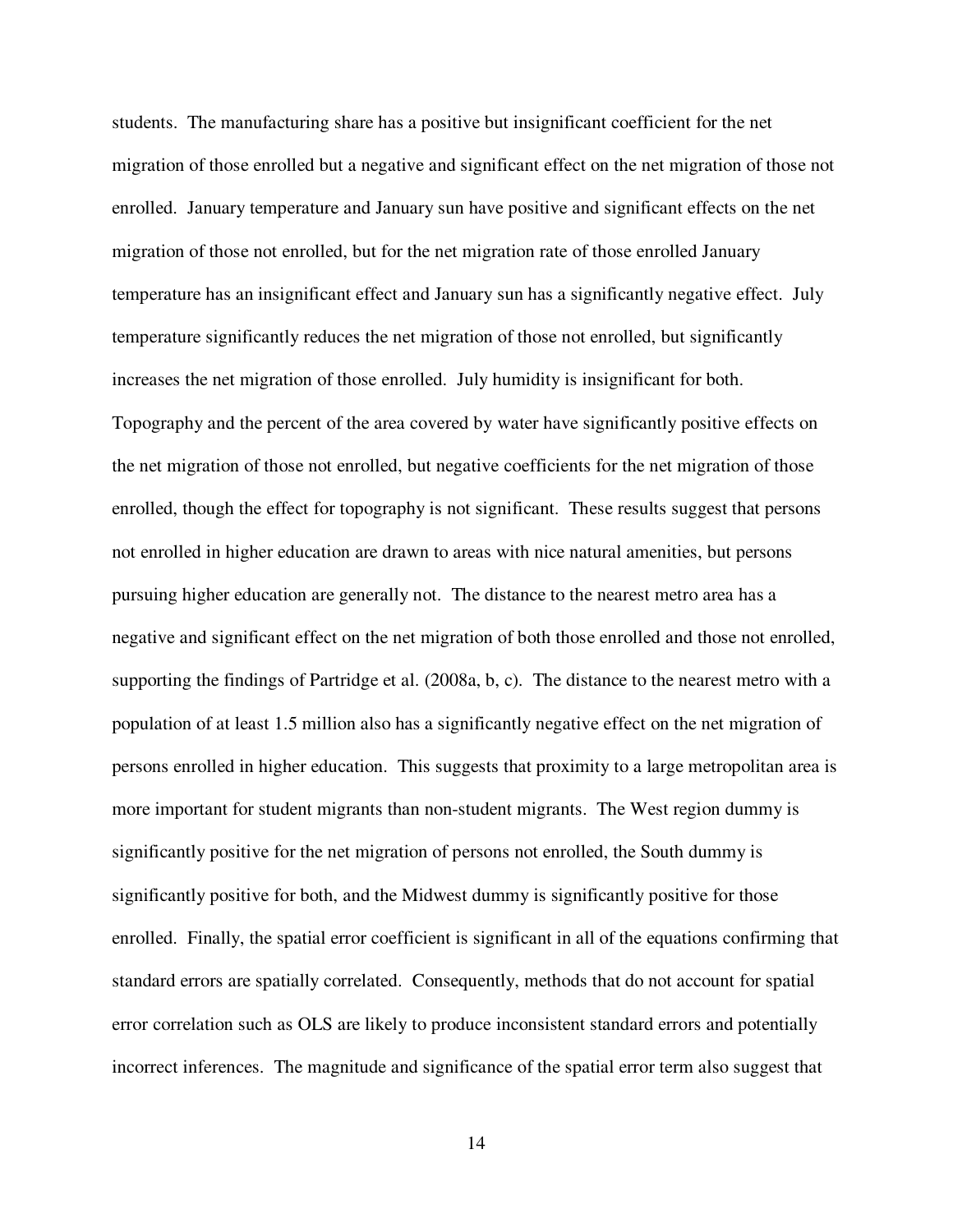there are important unobserved regional factors that affect nearby counties in similar ways. Thus, policymakers for non-metropolitan counties might often be well served by working with other nearby counties to make their entire regions more desirable to potential migrants.

## *Migration by Age Group*

 Evidence in the previous section suggests that the relationship between the local human capital level and population growth is primarily due to persons pursuing higher education. If this is true, we also might expect the age distribution of persons moving to high human capital areas to be skewed towards persons in their primary college-going years. Similarly, we might expect the age distribution of persons leaving high human capital areas to be skewed towards age groups who are likely to have recently completed higher education or dropped out of school. This paper, therefore, next examines the effect of human capital on migration by five year age groups. Table 4 presents the results for the effect of the share of adults with a college degree on in-migration, out-migration, and net migration rates between 1995 and 2000. Though the results are not reported, the regressions in Table 4 also include the additional explanatory variables included previously. The full results are available upon request. The coefficients in Table 4 are also illustrated graphically in Figure 1.

#### (Table 4 about here)

## (Figure 1 about here)

 As seen in Table 4 and Figure 1, the largest effect of the local human capital level on inmigration is for persons in their peak college-going years. The effect is largest for the 20-24 age group with a significant coefficient of 0.391, followed by the 15-19 and 24-29 age groups with significant coefficients of 0.162 and 0.055, respectively. For all other age groups, the effect of human capital on in-migration is much smaller and even significantly negative for some age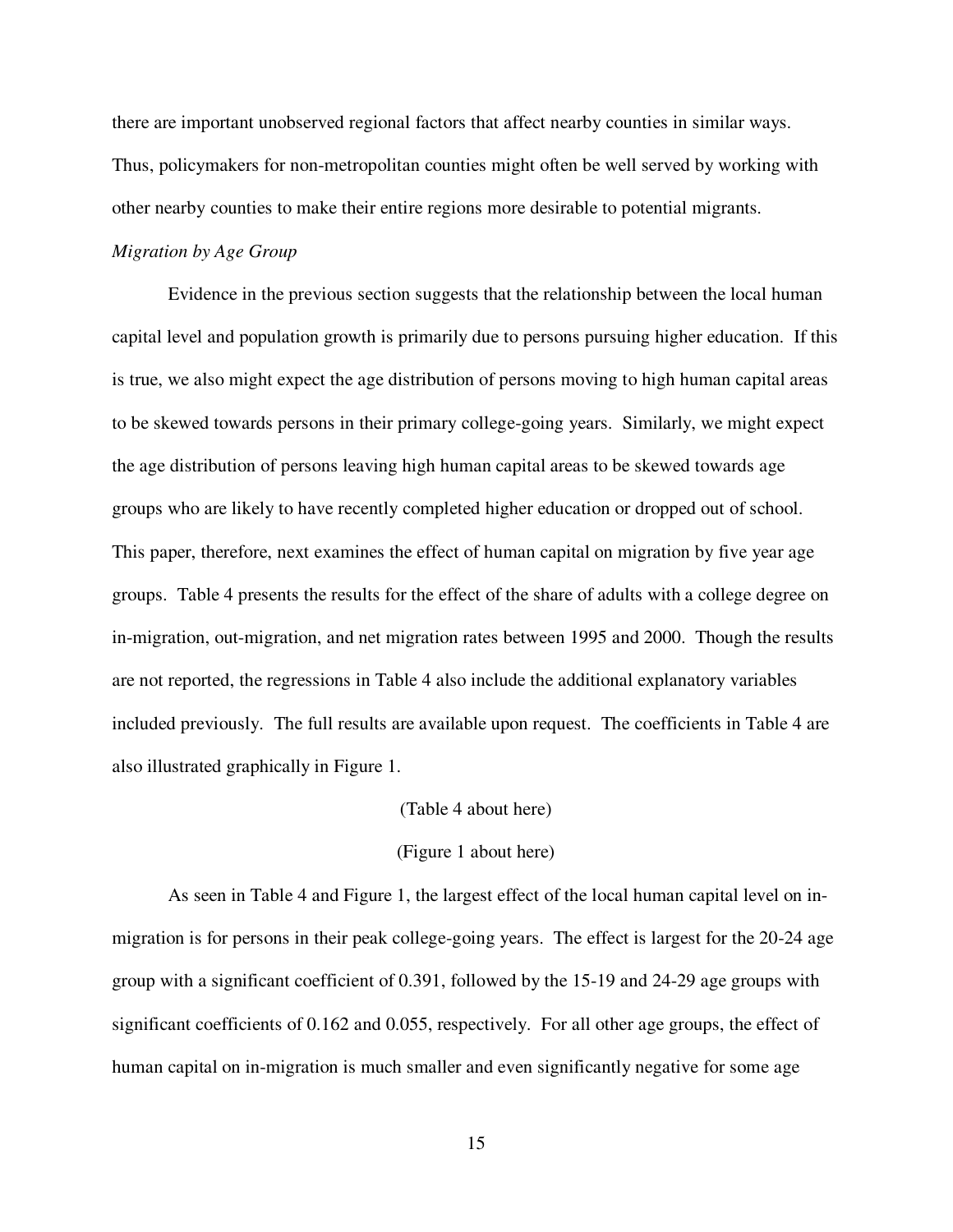groups. The out-migration results by age are also as expected. The effect of human capital on out-migration is largest for the 25-29 age group followed by the 30-34 and 20-24 age groups.

The net migration results in the third column of Table 4 suggest that on net high human capital areas are gaining workers in their peak college-going years (15-19 and 20-24) and losing workers in age groups who are likely to have recently finished their education (25-29 and 30-34), which is also nicely illustrated in Figure 1. Importantly though, the effect of human capital on the net inflow of the younger cohorts exceeds the effect of human capital on the net outflow of the older cohorts. Examining migration by five year age groups, therefore, provides further support for the hypothesis that high human capital areas are growing faster than low human capital areas because many of the persons who move to an area for higher education remain in the area after their schooling is complete.

## *Controlling for "College Towns"*

To provide additional evidence, we next estimate the effect of the share of adults with college degrees on migration separately for "college town" and non-college town counties. This paper defines college towns using a definition similar to that suggested by Plane and Heins (2003). A county is defined as a college town if the age profile of its in-migration flows is skewed towards persons age  $15{\text -}24$ . More specifically, a county is defined as a college town if its share of in-migrants age 15-24 is more than one standard deviation above the mean share across all non-metropolitan counties. This definition identifies 205 non-metropolitan counties as college towns.

Table 5 reports the results from re-estimating the equations in Table 2 separately for college town and non-college town counties. The regressions also include the additional explanatory variables in Table 2 and a spatially lagged error term, but for brevity only the results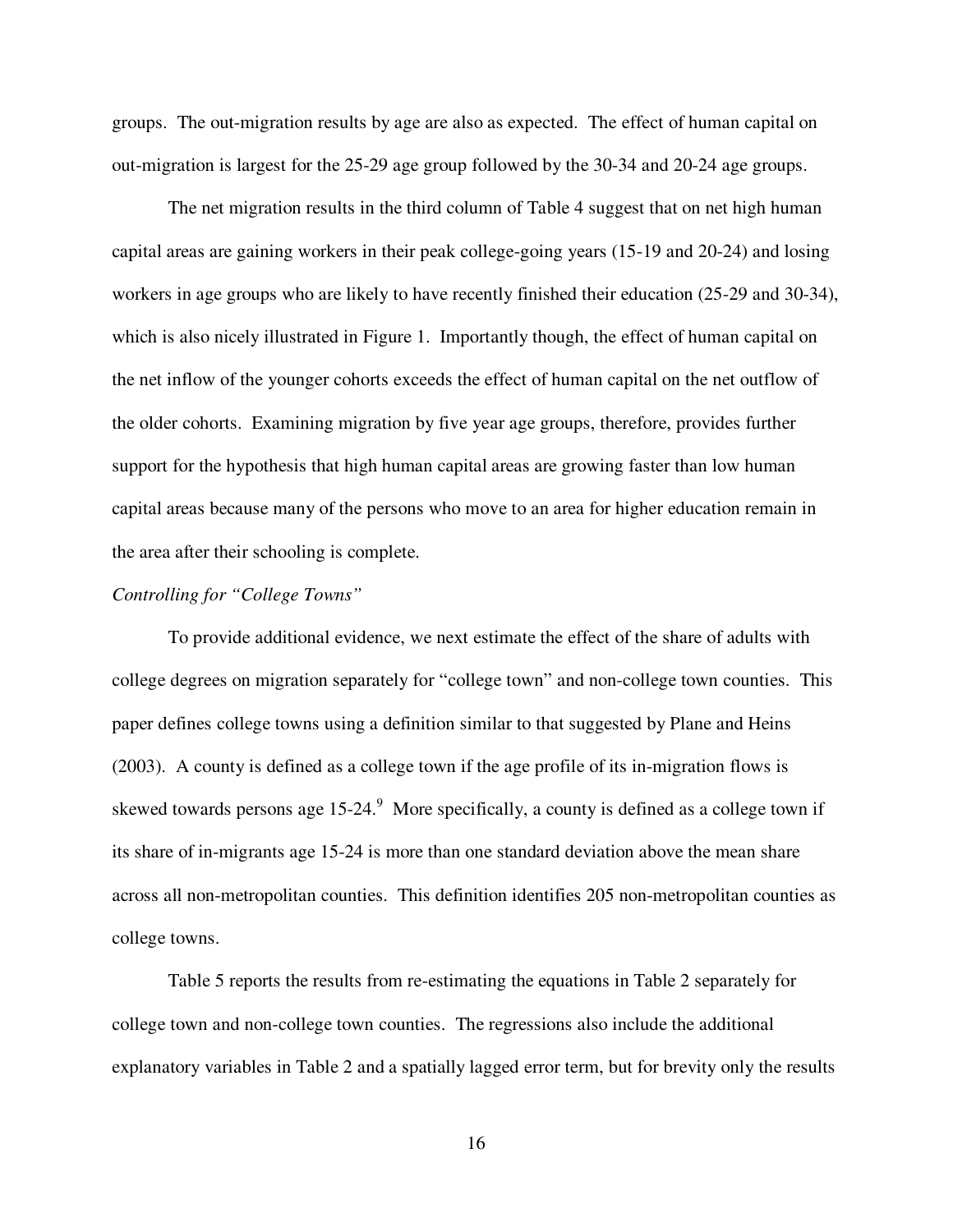for the college share variable are presented. Panel A reports the results that only include college town counties. The percent of adults with a college degree has a statistically significant effect on in, out, and net migration with coefficients of 0.770, 0.512, and 0.260, respectively. Not surprisingly, the effects for college town counties are even larger than the effects for all nonmetropolitan counties in Table 2. In particular, the net migration effect more than doubles.

#### (Table 5 about here)

When the sample is restricted to non-college town counties in Panel B, the percent of adults with a college degree continues to have a positive and statistically significant effect on both in-migration and out-migration rates, with coefficients of 0.138 and 0.134. These effects, however, are considerably smaller than the corresponding estimates for college town counties and for the full sample. Even more important, the effects on in- and out-migration for noncollege towns are of roughly equal magnitude and the effect on net migration is virtually nil (-0.003) and not statistically significant. In other words, the human capital level appears to have no effect on net migration for non-college town counties. The relationship between net migration and the share of adults with college degrees found in Table 2 is entirely due to net migration to highly educated college town counties.

An additional way to examine the importance of college towns is to re-estimate the full sample regressions adding the share of the population ages 15-24 as an additional explanatory variable. This additional variable is expected to be highly correlated with the extent to which the county is a college town and including it should greatly reduce the coefficient on the share of college graduates in the migration equations. Panel C of Table 5 reports the results of adding the share of the population ages 15-24 to the full sample regressions in Table 2. The share of the population ages 15-24 is significant in all three regressions with coefficients of 0.604, 0.256, and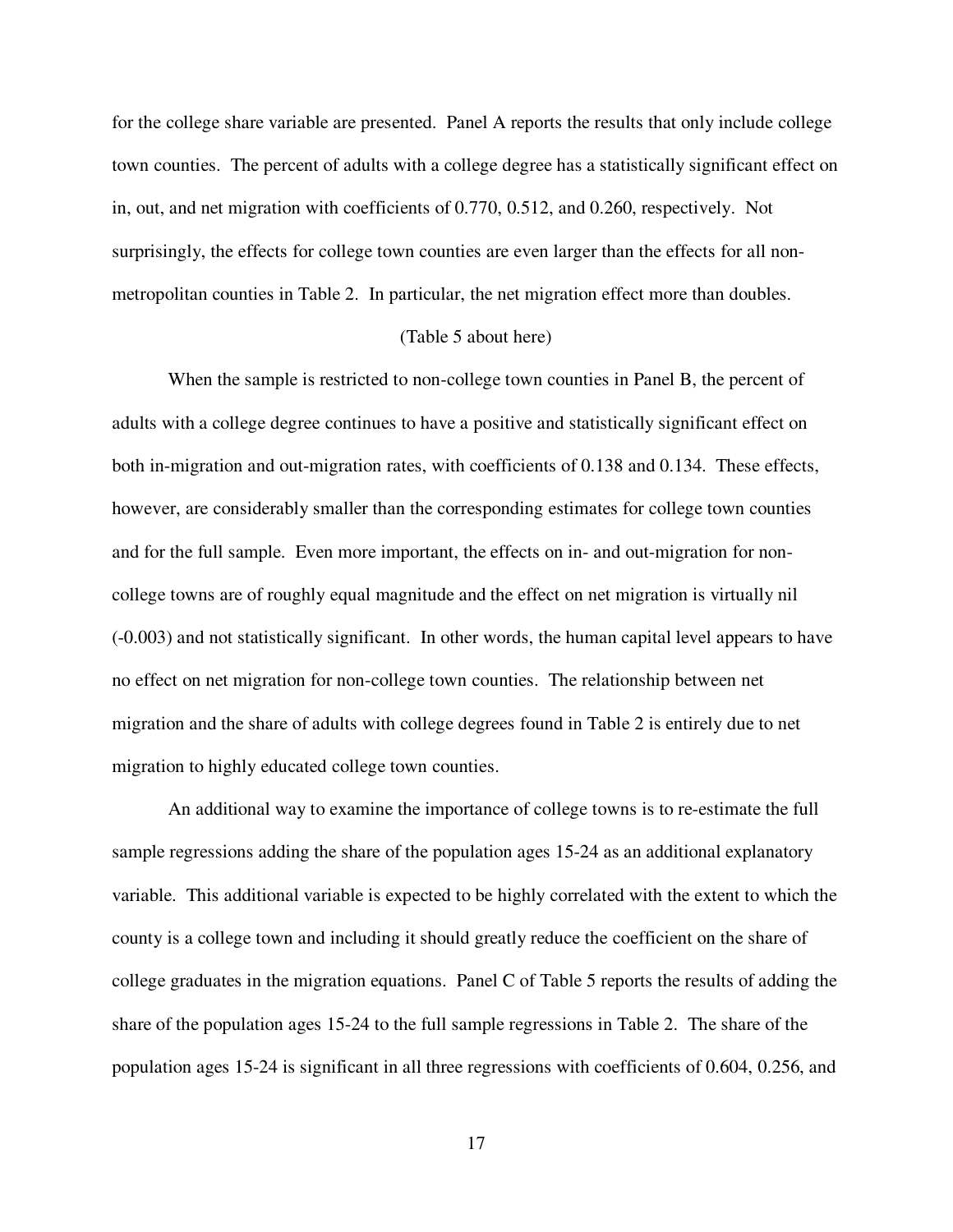0.340, respectively, suggesting that this variable is an important predictor of migration flows for non-metropolitan counties. As expected, controlling for the share ages 15-24 reduces the effect of the college graduate share on both in- and out-migration to 0.229 and 0.265, respectively. More importantly, the coefficient on the share of college graduates for net migration is small (-0.038) and statistically insignificant. Thus, when we include this additional measure of the extent to which a county is a college town, the college graduate share is unrelated to net migration.

## *Additional Results*

Table 6 presents some additional results. In Panel A we consider the robustness of the results in Table 3 to using 1993 metropolitan area definitions. As seen in Panel A, the coefficient estimates and significance levels are nearly identical to the corresponding estimates in Table 3. In Panel B we examine the robustness of replacing regional fixed effects with state fixed effects. Again the results are virtually identical to the baseline results in Table 3 and are therefore quite robust to including state fixed effects.

#### (Table 6 about here)

In Panel C of Table 6, we examine the effect of adding to the regressions a term for the interaction between the share of college graduates and the distance to the nearest metro area. The regressions already included separate measures for these variables, but we might be interested in whether the effect of the share of college graduates depends on proximity to metropolitan areas. The results in Panel C suggest that there is indeed some interaction effect. The interaction term has a negative effect on in-migration and net migration of college students with coefficients of  $-1.542$  and  $-1.298$ , respectively. These negative interaction effects suggest that the effects of human capital on student in-migration decline with the distance to the nearest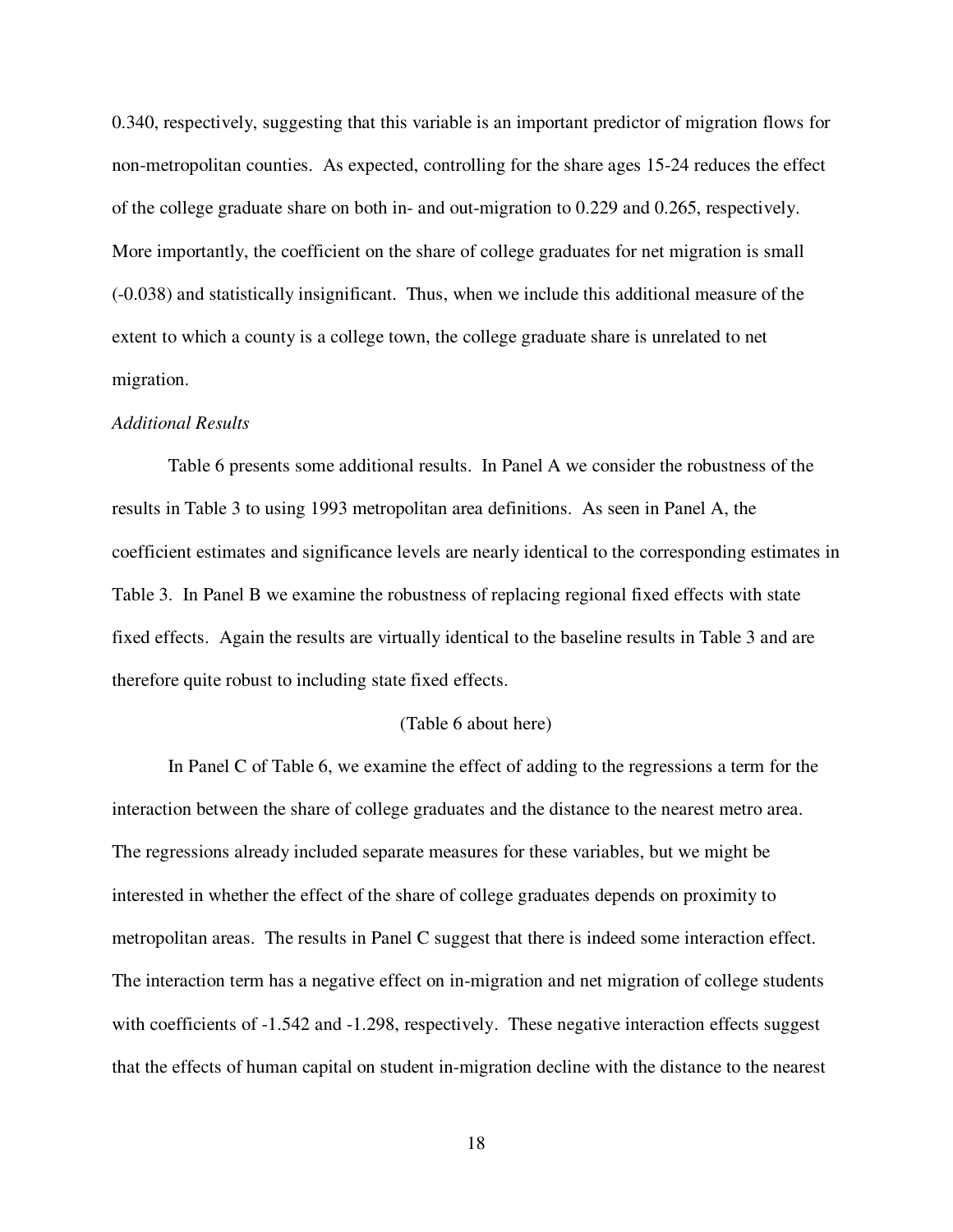metro area. Thus there is a positive effect of being near a metro area on student in-migration. However, the interaction effect for persons not enrolled in higher education goes in the opposite direction. While the interaction term does not significantly affect the in-migration of nonstudents, it does significantly affect out-migration and net migration of persons not in college with coefficients of  $-1.253$  and 2.385, respectively. This suggests that the proximity to a metro area actually increases the outflow of recent graduates from non-metropolitan college towns.

## **6. Conclusion**

This paper examines the well-established positive relationship between human capital and population growth for non-metropolitan counties in the U.S. Following Winters (2010), this paper suggests that because high human capital areas are often centers of higher education, persons moving to college towns to pursue higher education may play an important role in the positive relationship between human capital and population growth in non-metropolitan areas. Consistent with this hypothesis, this paper finds that the positive relationship between human capital and in-migration is almost entirely due to persons enrolled in higher education. For persons not enrolled in higher education, there is virtually no relationship between in-migration and the local level of human capital.

After completing their education many of those who recently moved to an area for higher education move back to a previous area or on to a new location. However, many recent student in-migrants develop location-specific human capital such as relationships with local employers and friends and a taste for local amenities, and these local attachments often make their current location the best place to start their careers and families. As a result, many recent student inmigrants remain in an area after completing their schooling causing centers of higher education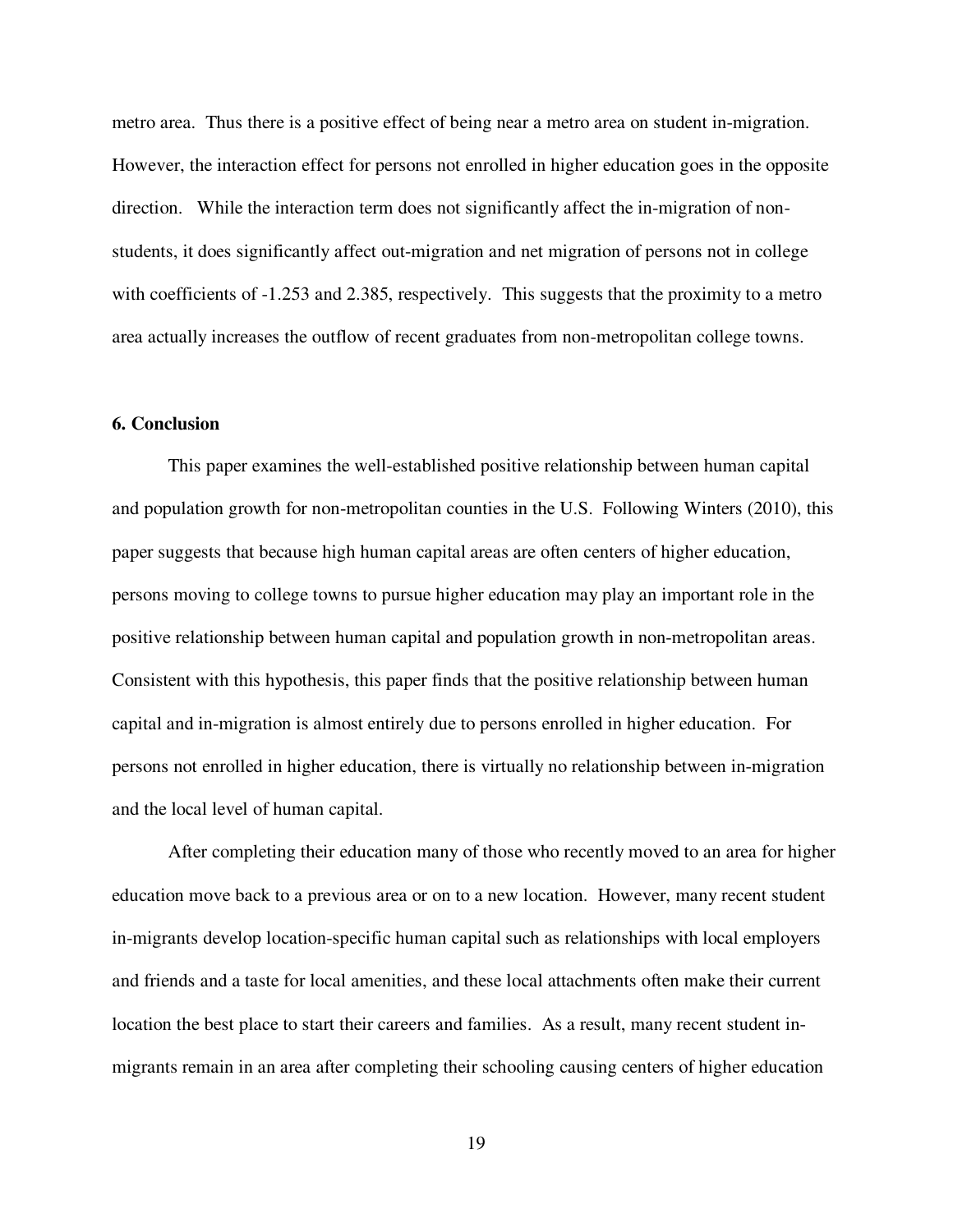to grow in population and increase their local level of human capital. Importantly though, this paper finds that the stock of human capital only increases net migration to non-metropolitan areas that are college towns. Non-metropolitan areas without access to higher education institutions have much greater difficulty attracting educated workers and thus are less able to build their human capital stock and grow their population.

The question then becomes what, if anything, can policymakers do to help stem the brain drain from non-metropolitan areas and prevent the hollowing out of Middle America (Artz, 2003; Carr and Kefalas, 2009)? Some might suggest that small, isolated, rural areas are a lost cause and the best thing we can do for their residents is to encourage them to relocate to areas with better employment prospects. Many others, however, believe that America needs its small towns and we can and should do something to help them survive and even thrive. A number of policies have been advanced to make non-metropolitan areas more desirable places, but there seems to be no consensus on the best approach. Examples include efforts to build up local recreational amenities, student loan forgiveness programs, better K-12 education, improving infrastructure and access to high-speed internet, and economic development strategies that directly try to bring in industries. This paper suggests that access to higher education may play a special role. Unfortunately, it is simply not possible to have a world class university in every small town in America. However, there may be large social benefits from increasing the density of university satellite campuses and community colleges in parts of states that are relatively underserved.

Online learning may present an especially promising strategy for increasing access to higher education in non-metropolitan areas, provided that the quality of the education is not diminished. While a number of higher education institutions, both public and private, have been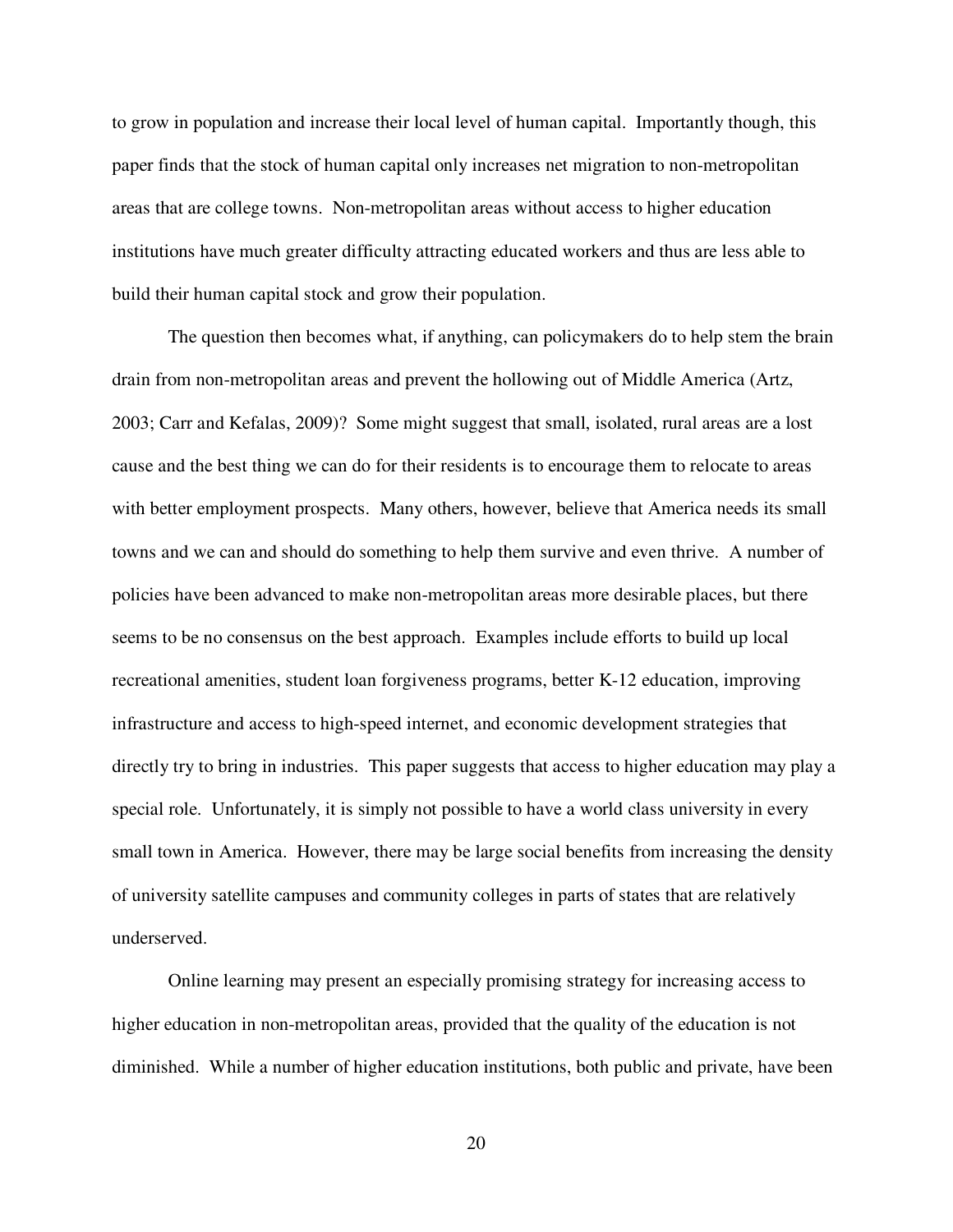involved in online learning for some time now, we may only be scratching the surface of the benefits that online learning could provide to small, remote areas. Online learning increases access to higher education but does not force residents to leave home to acquire that education. However, one of the major obstacles to online learning is that most potential students have very little experience with it and are generally unsure about it. One way to increase experience with online learning is to offer more online courses to high school students. Ideally, this could also be accomplished with Advanced Placement (AP) or dual enrollment courses that potentially allow students to earn high school and college credits simultaneously. There might also be considerable benefits from increased efforts to market online programs, especially to nontraditional students who live in remote areas. There is, of course, an important role here for university officials, but there also could be an important role for local officials. Local officials and educators could set up programs in local schools and libraries that help students navigate online higher education programs, either as individuals or in small groups. Increased information and local support for online programs would likely increase the number of nonmetropolitan residents who participate. Online learning, therefore, is a potentially important way to increase access to higher education to persons in remote areas, and there are many things that local leaders could do to make online learning more accessible.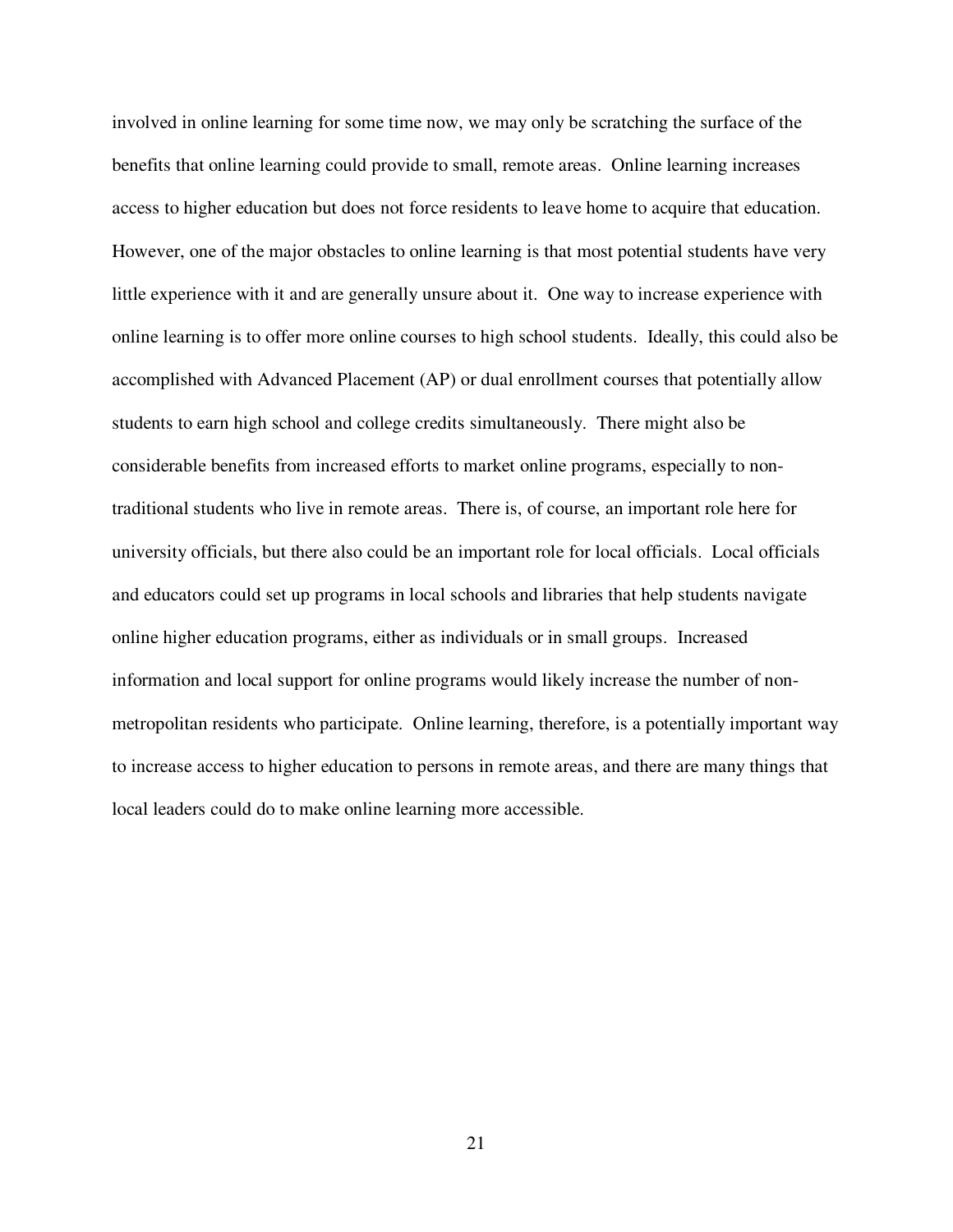## **Notes**

1. Alternatively, Florida, Mellander and Stolarick (2008) suggest that local human capital stocks should be measured by the relative presence of a "creative class" of artists and workers employed in creative occupations.

2. For reviews of the literature on human capital externalities, see Henderson (2007), Lange and Topel (2006), and Moretti (2004b).

3. This explanation is not necessarily incompatible with the first two explanations.

4. Franklin (2003) provides an insightful analysis of the migration of the young, single, and college educated. Additional analyses of college graduate migration are provided by Corcoran, Faggian, and McCann (2010); Faggian and McCann (2009); Faggian, McCann, and Sheppard (2007a, b); and Gibbs (1995, 2000).

5. Drucker and Goldstein (2007) survey the literature on the regional impacts of universities including student migration. See also Goldstein and Drucker (2006) and Lendel (2010). 6. We define as non-metropolitan all counties not part of a metropolitan area according to year 2003 Census definitions.

7. OLS coefficients would be consistently estimated but OLS standard errors would not be.

8. Note also that the migration rates for the enrolled and non-enrolled do not add up to the migration rates for the total population because the enrolled and non-enrolled rates only include the population 16 and over, while the total population migration rates are for the population 5 and over.

9. It might be preferable to use a narrower age group definition such as persons age 18-24. However, data by age groups are only reported in five year bands.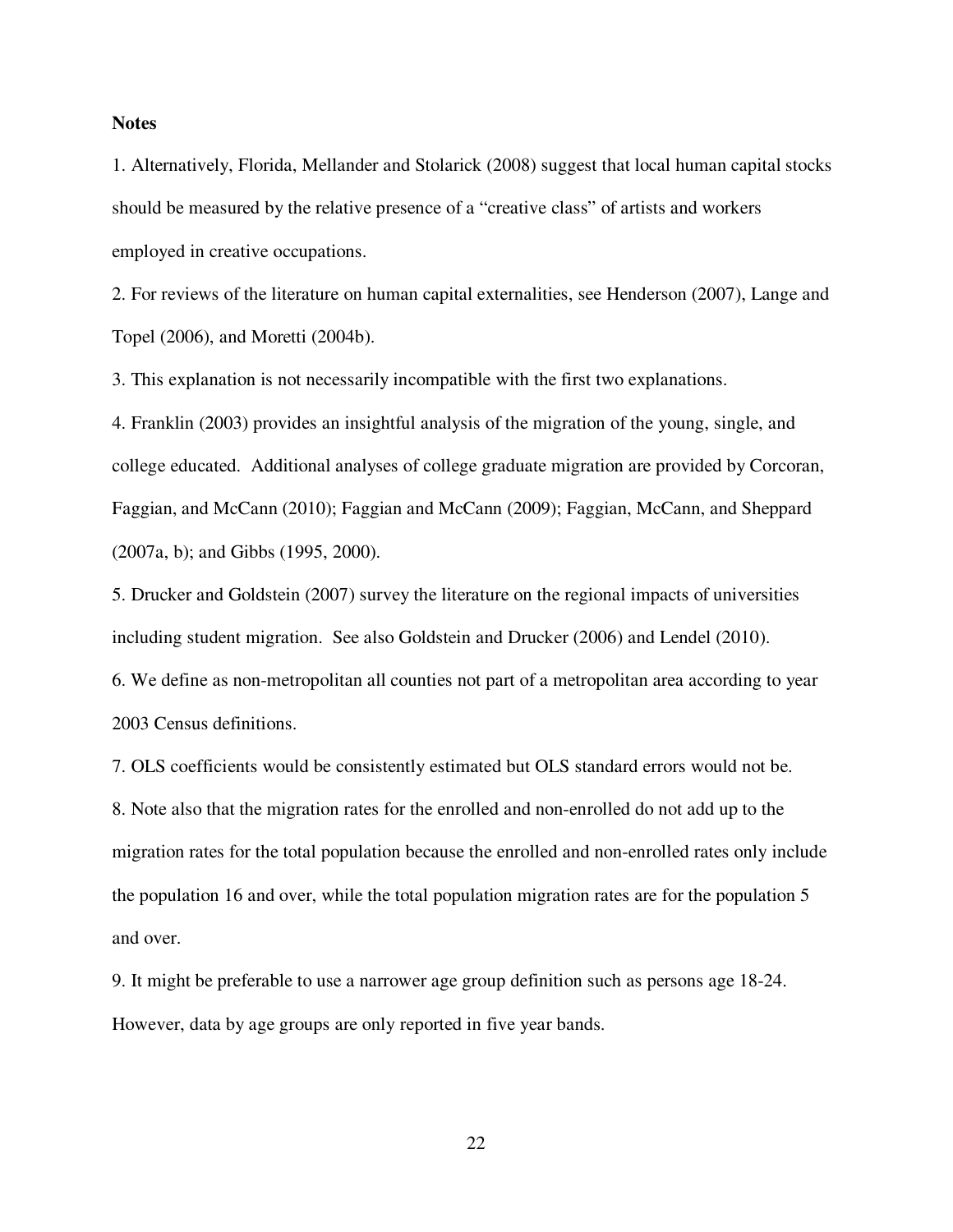## **References**

- Adams, J. D. (2002). Comparative localization of academic and industrial spillovers. *Journal of Economic Geography*, 2, 253-278.
- Alm, J., & Winters, J. V. (2009). Distance and intrastate college student migration. *Economics of Education Review*, 28, 728-738.
- Anselin, L. (1988). *Spatial econometrics: Methods and models*. Boston: Kluwer Academic Publishers.
- Artz, G. (2003). Rural brain drain: Is it a reality? *Choices* 4th Quarter, 11-15.
- Audretsch, D. B., & Feldman, M. P. (1996). R&D spillovers and the geography of innovation and production. *American Economic Review*, 86, 630-640.
- Berry, C. R., & Glaeser, E. L. (2005. The divergence of human capital levels across cities. *Papers in Regional Science*, 84, 407-444.
- Blackwell, M., Cobb, S., & Weinberg, D. (2002). The economic impact of educational institutions: Issues and methodology. *Economic Development Quarterly*, 16, 88-95.
- Carlino, G. A., & Mills, E. S. (1987). The determinants of county growth. *Journal of Regional Science*, 27, 39-54.
- Carr, P. J., & Kefalas, M. J. (2009). *Hollowing out the middle: The rural brain drain and what it means for America*. Boston, MA: Beacon Press.
- Chen, Y., & Rosenthal, S. S. (2008). Local amenities and life-cycle migration: Do people move for jobs or fun? *Journal of Urban Economics*, 64, 519-537.
- Clark, D. E., & Hunter, W. J. (1992). The impact of economic opportunity, amenities, and fiscal factors on age-specific migration. *Journal of Regional Science*, 32, 349-365.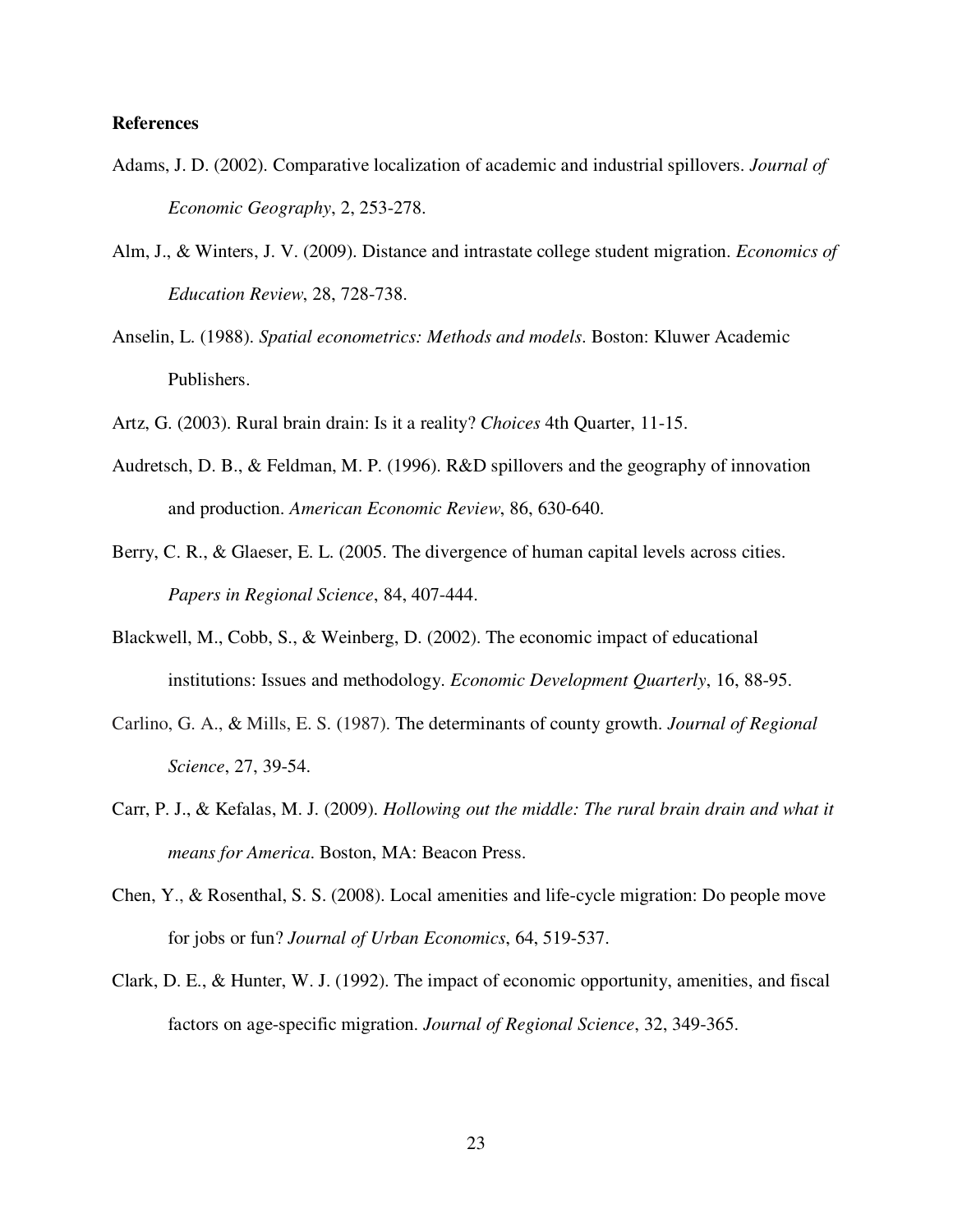- Clark, D. E., & Murphy, C. A. (1996). Countywide employment and population growth: An analysis of the 1980s. *Journal of Regional Science*, 36, 235-256.
- Conway, K. S., & Rork, J. C. (2006). State death taxes and elderly migration—The chicken or the egg? *National Tax Journal*, 59, 97-128.
- Corcoran, J., Faggian, A., & Mccann, P. (2010). Human capital in remote and rural Australia: The role of graduate migration. *Growth and Change*, 41, 192-220.
- DaVanzo, J. (1983). Repeat migration in the United States: Who moves back and who moves on? *Review of Economics and Statistics*, 65, 552-559.
- Drucker, J., & Goldstein, H. (2007). Assessing the regional impacts of universities: A review of current approaches. *International Regional Science Review*, 30, 20-46.
- Elvery, J. A. (2010). City size and skill intensity. *Regional Science and Urban Economics*, doi: 10.1016/j.regsciurbeco.2010.05.006.
- Faggian, A., & McCann, P. (2009). Human capital, graduate migration and innovation in British regions. *Cambridge Journal of Economics*, 33, 317–333.
- Faggian, A., McCann, P., & Sheppard, S. (2007a). Human capital, higher education and graduate migration: An analysis of Scottish and Welsh students. *Urban Studies*, 44, 2511–2528.
- Faggian, A., McCann, P., & Sheppard, S. (2007b). Some evidence that women are more mobile than men: Gender differences in UK graduate migration behavior. *Journal of Regional Science*, 47, 517–539.
- Florida, R. (2002). Bohemia and economic geography. *Journal of Economic Geography*, 2, 55- 71.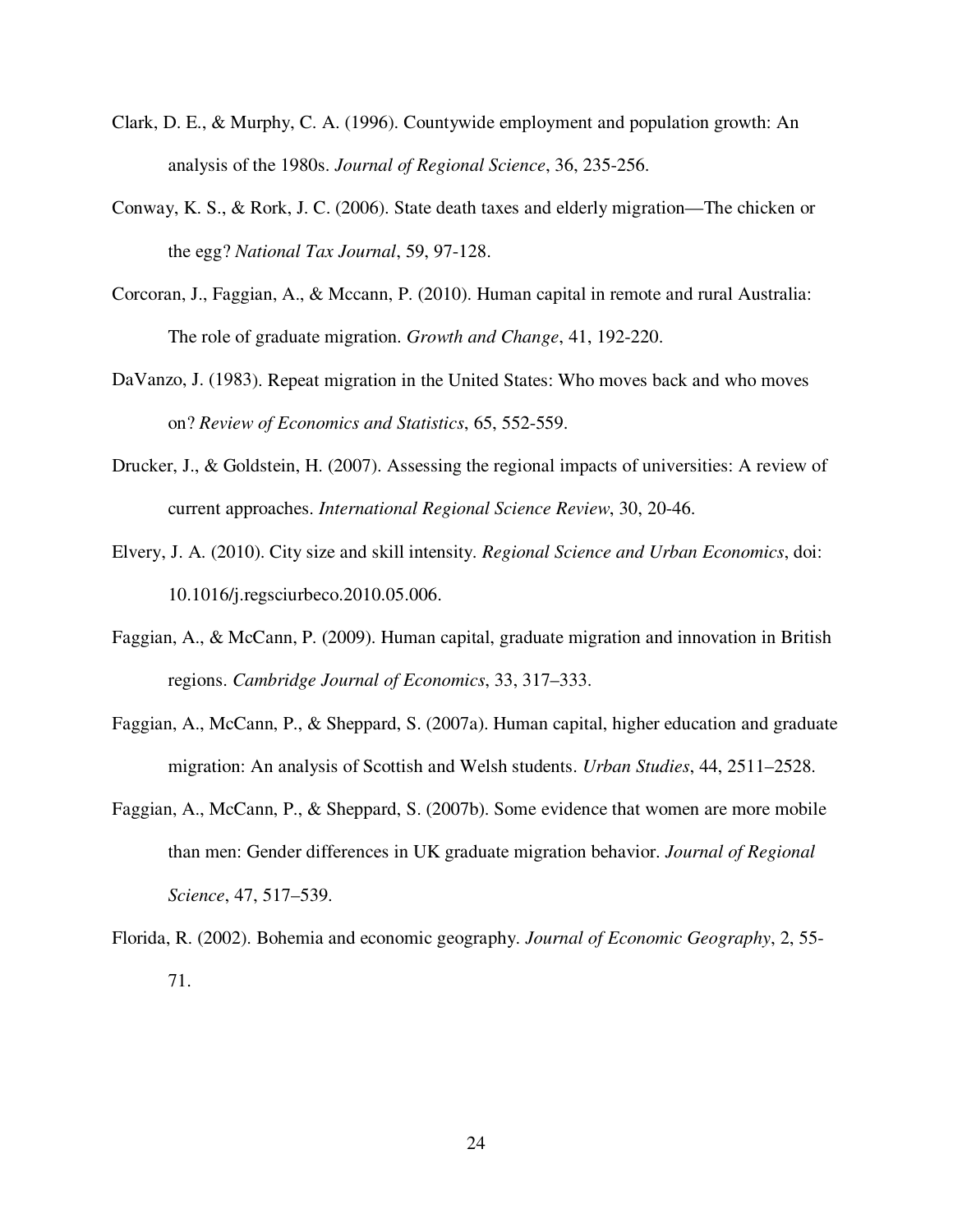- Florida, R., Mellander, C., & Stolarick, K. (2008). Inside the black box of regional development—Human capital, the creative class, and tolerance. *Journal of Economic Geography*, 8, 615-649.
- Franklin, R. S. (2003). *Migration of the young, single and college educated: 1995 to 2000*. Census 2000 Special Reports, CENSR-12. Washington, DC: U.S. Government Printing Office.
- Gibbs, R. M. (1995). Going away to college and wider urban job opportunities take highly educated youth away from rural areas. *Rural Development Perspectives*, 10, 35-44.
- Gibbs, R. M. (2000). College graduates in the nonmetropolitan South: Origins and prospects. *Southern Rural Sociology*, 16, 36-59.
- Glaeser, E. L., & Saiz, A. (2004). The rise of the skilled city. *Brookings-Wharton Papers on Urban Affairs*, 47-94.
- Glaeser, E. L., Scheinkman, J. A., & Shleifer, A. (1995). Economic growth in a cross-section of cities. *Journal of Monetary Economics*, 36, 117-143.
- Glaeser, E. L., & Shapiro, J. M. (2003). Urban growth in the 1990s: Is city living back? *Journal of Regional Science*, 43, 139-165.
- Goldstein, H., & Drucker, J. (2006). The economic development impacts of universities on regions: Do size and distance matter? *Economic Development Quarterly, 20*, 22-43.
- Gottlieb, P. D., & Fogarty, M. (2003). Educational attainment and metropolitan growth. *Economic Development Quarterly*, 17, 325–336.
- Gottlieb, P. D., & Joseph, G. (2006). College-to-work migration of technology graduates and holders of doctorates within the United States. *Journal of Regional Science*, 46, 627-659.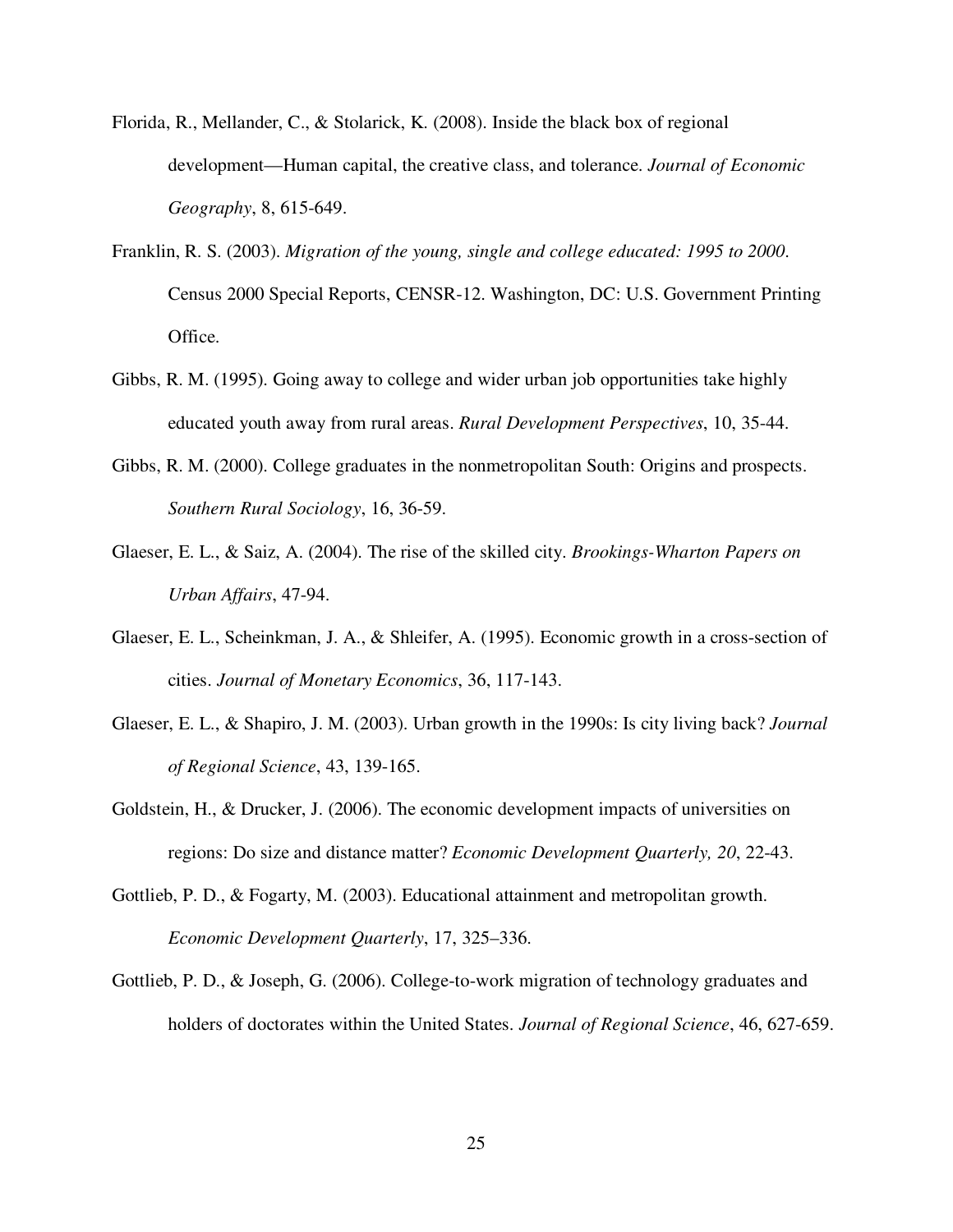- Groen, J. A. (2004). The effect of college location on migration of college-educated labor. *Journal of Econometrics*, 121, 125-142.
- Groen, J. A., & White, M. J. (2004). In-state versus out-of-state students: The divergence of interest between public universities and state governments. *Journal of Public Economics*, 88, 1793-1814.
- Henderson, J. V. (2007). Understanding knowledge spillovers. *Regional Science and Urban Economics*, 37, 497-508.
- Hickman, D. C. (2009). The effects of higher education policy on the location decision of individuals: Evidence from Florida's Bright Futures Scholarship Program. *Regional Science and Urban Economics*, 39, 553-562.
- Huffman, D., & Quigley, J. M. (2002). The role of the university in attracting high tech entrepreneurship: A Silicon Valley tale. *Annals of Regional Science*, 36, 403-419.
- Iranzo, S., & Peri, G. (2009). Schooling externalities, technology, and productivity: Theory and evidence from U.S. states. *Review of Economics and Statistics*, 91, 420-431.
- Jaffe, A. B. (1989). Real effects of academic research. *American Economic Review*, 79, 957-970.
- Jaffe, A. B., Trajtenberg, M., & Henderson, R. (1993). geographic localization of knowledge spillovers as evidenced by patent citations. *Quarterly Journal of Economics*, 108, 577- 598.
- Krupka, D. J. (2009). Location-specific human capital, location choice and amenity demand. *Journal of Regional Science*, 49, 833-854.
- Lange, F., & Topel, R. (2006). The social value of education and human capital. In E. Hanushek & F. Welch (Eds.), *Handbook of the economics of education*. Amsterdam: Elsevier.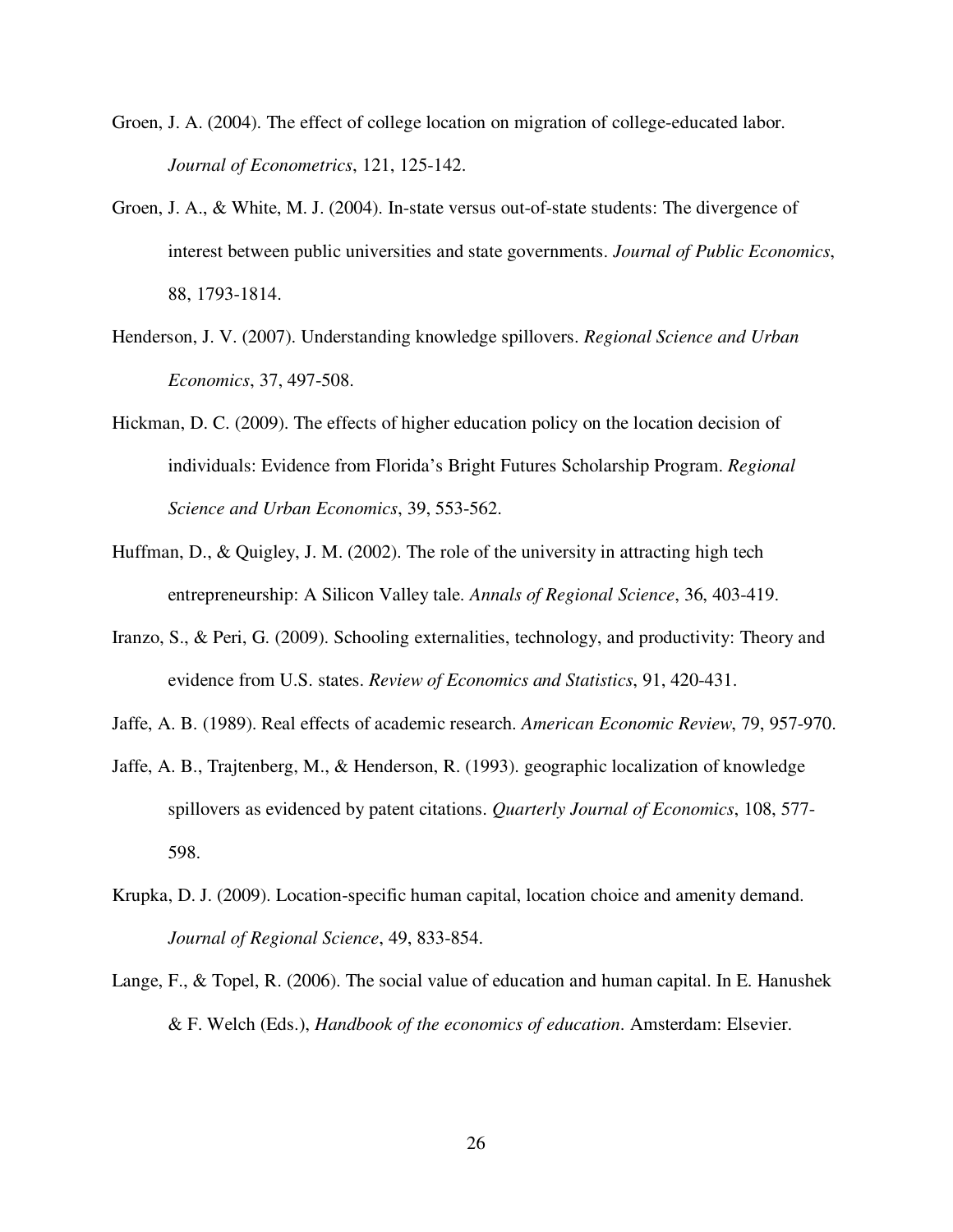- Lendel, I. (2010). The impact of research universities on regional economies: The concept of university products. *Economic Development Quarterly*, 24, 210-230.
- McGranahan, D. A. (1999). Natural amenities drive rural population change. Agricultural Economic Report 781, USDA Economic Research Service.
- McGranahan, D. A., Wojan, T. R., & Lambert, D. M. (2010). The rural growth trifecta: Outdoor amenities, creative class and entrepreneurial context. *Journal of Economic Geography*, doi: 10.1093/jeg/lbq007.
- Moretti, E. (2004a). Estimating the social return to higher education: Evidence from longitudinal and repeated cross-sectional data. *Journal of Econometrics*, 121, 175-212.
- Moretti, E. (2004b). Human capital externalities in cities. In J. V. Henderson & J.Thisse (Eds.), *Handbook of regional and urban economics.* Amsterdam: Elsevier.
- Partridge, M. D., Ali, K., & Olfert, M. R. (2010). Rural-to-urban commuting: Three degrees of integration. *Growth and Change*, 41, 303-335.
- Partridge, M. D., Rickman, D. S., Ali, K., & Olfert, M. R. (2008a). The geographic diversity of U.S. nonmetropolitan growth dynamics: A geographically weighted regression approach. *Land Economics*, 84, 241-266.
- Partridge, M. D., Rickman, D. S., Ali, K., & Olfert, M. R. (2008b). Lost in space: Population growth in the American hinterlands and small cities. *Journal of Economic Geography*, 8, 727-757.
- Partridge, M. D., Rickman, D. S., Ali, K., & Olfert, M. R. (2008c). Employment growth in the American urban hierarchy: Long live distance. *B.E. Journal of Macroeconomics (Contributions)*, 8, 1-36.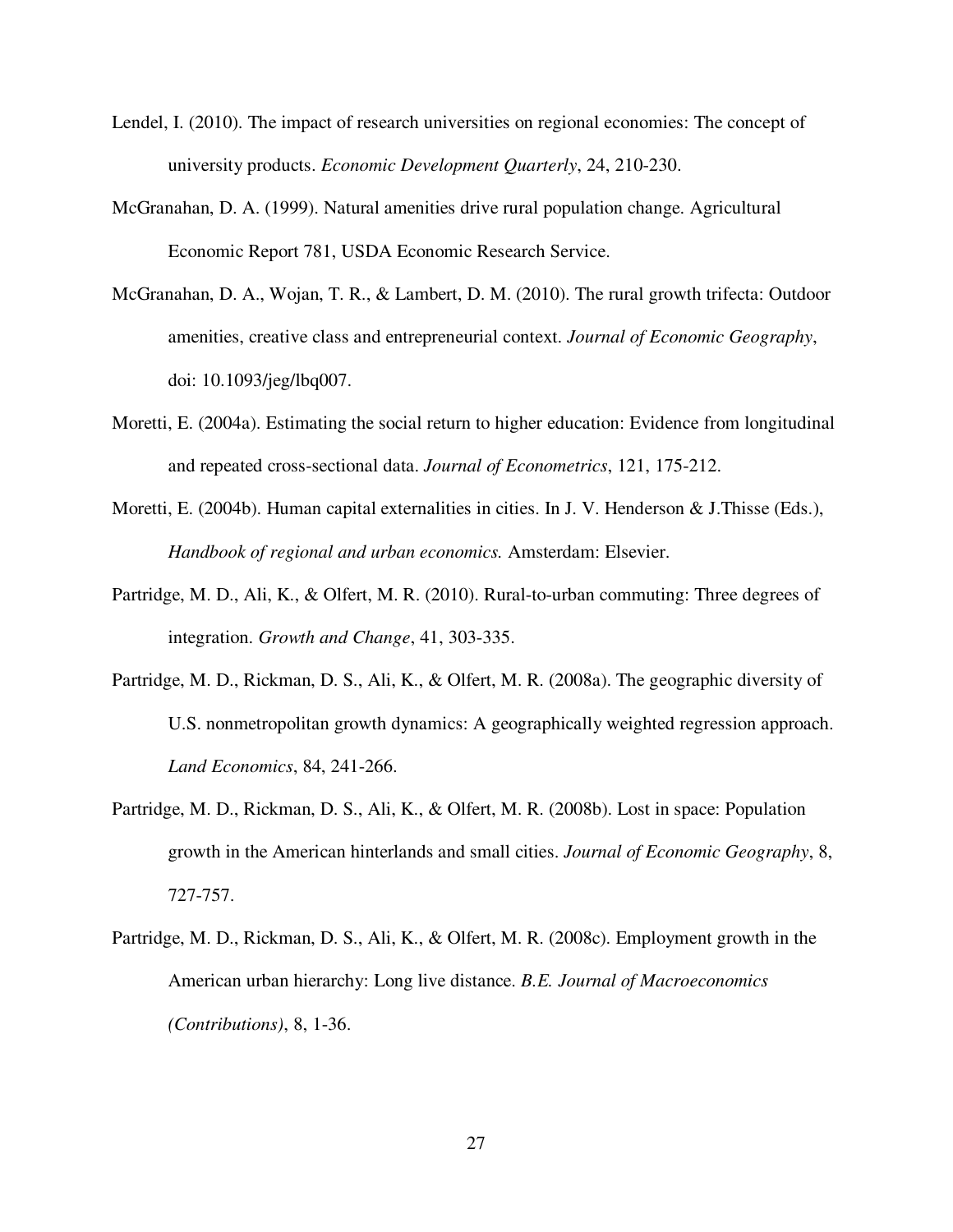- Plane, D. A., & Heins, F. (2003). Age articulation of U.S. inter-metropolitan migration flows. *Annals of Regional Science*, 37, 107-130.
- Plane, D. A., & Jurjevich, J. R. (2009). Ties that no longer bind? The patterns and repercussions of age-articulated migration. *Professional Geographer*, 61, 4-20.
- Rappaport, J. (2007). Moving to nice weather. *Regional Science and Urban Economics*, 37, 375– 398.
- Rauch, J. E. (1993). Productivity gains from geographic concentration of human capital: Evidence from the cities. *Journal of Urban Economics*, 34, 380-400.
- Shapiro, J. M. (2006). Smart cities: Quality of life, productivity, and the growth effects of human capital. *Review of Economics and Statistics*, 88, 324-335.
- Simon, C. J. (1998). Human capital and metropolitan employment growth. *Journal of Urban Economics*. 43, 223-243.
- Simon, C. J., & Nardinelli, C. (2002). Human capital and the rise of American cities, 1900–1990. *Regional Science and Urban Economics*, 32, 59-96.
- Sjaastad, L. A. (1962). The costs and returns of human migration. *Journal of Political Economy*, 70, 80-93.
- Waldorf, B. S. (2009). Is human capital accumulation a self-propelling process? Comparing educational attainment levels of movers and stayers. *Annals of Regional Science*, 43, 323- 344.
- Whisler, R. L., Waldorf, B. S., Mulligan, G. F., & Plane, D. A. (2008). Quality of life and the migration of the college-educated: A life-course approach. *Growth and Change*, 39, 58- 94.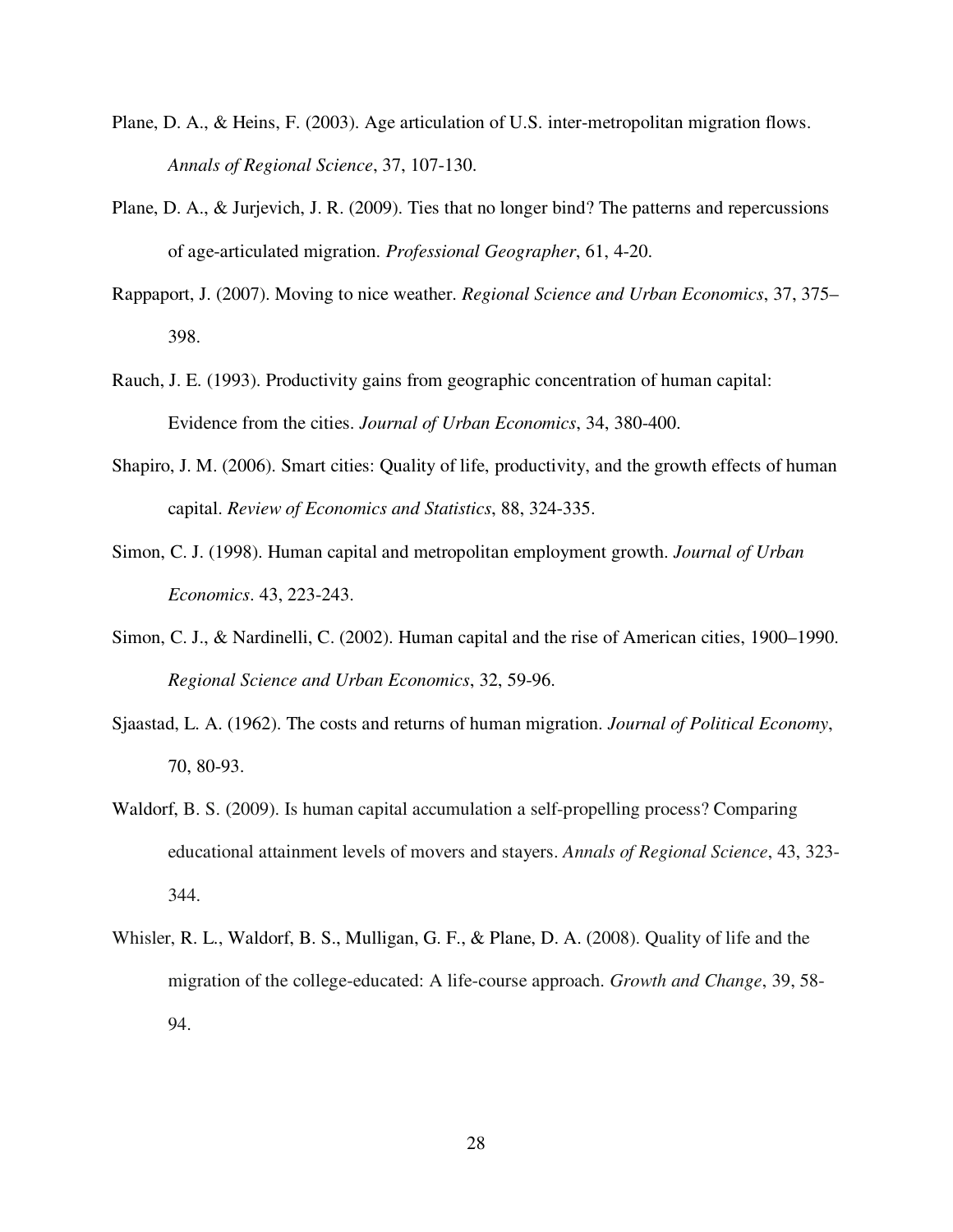Winters, J. V. (2010). Why are smart cities growing? Who moves and who stays. *Journal of Regional Science*, doi: 10.1111/j.1467-9787.2010.00693.x.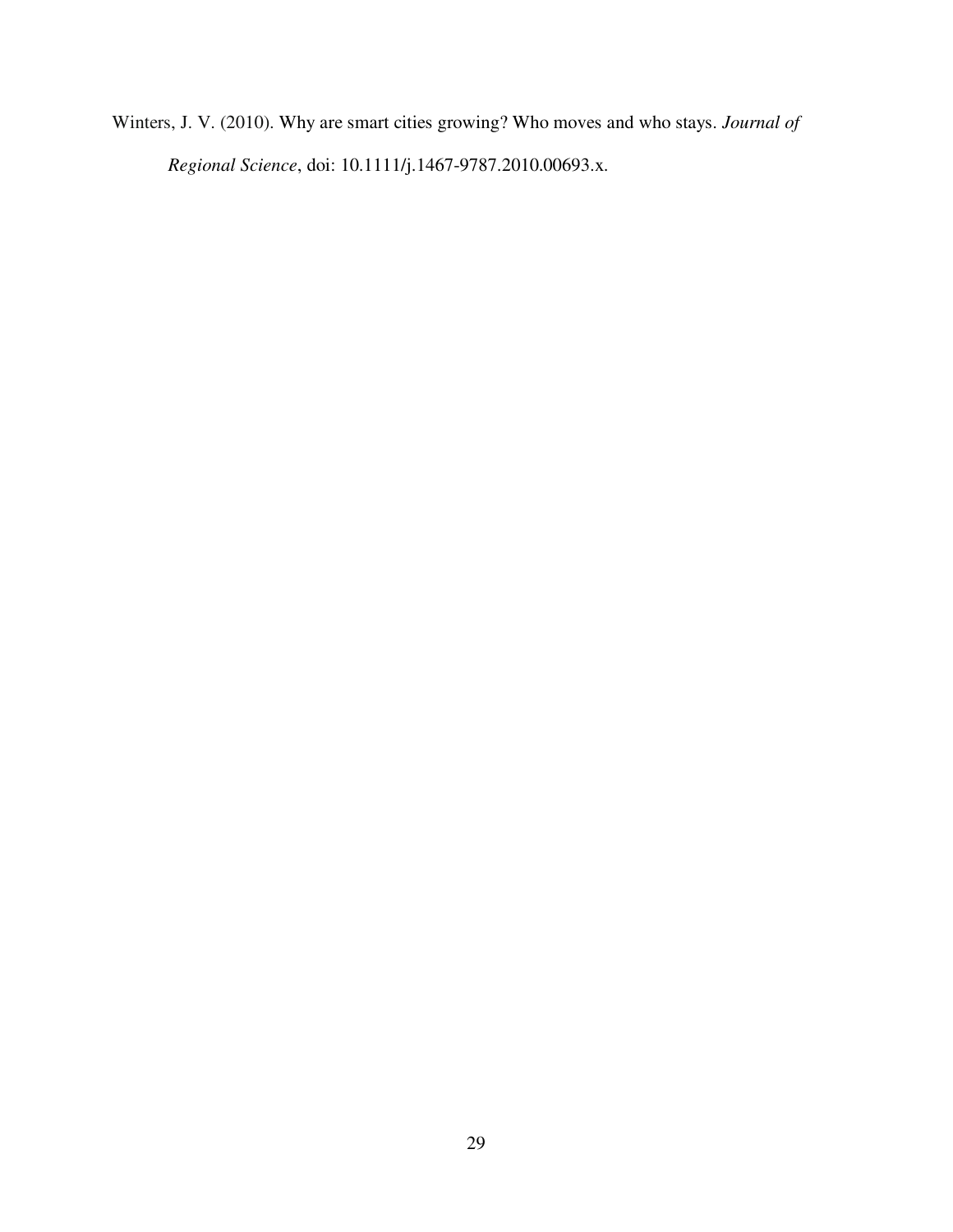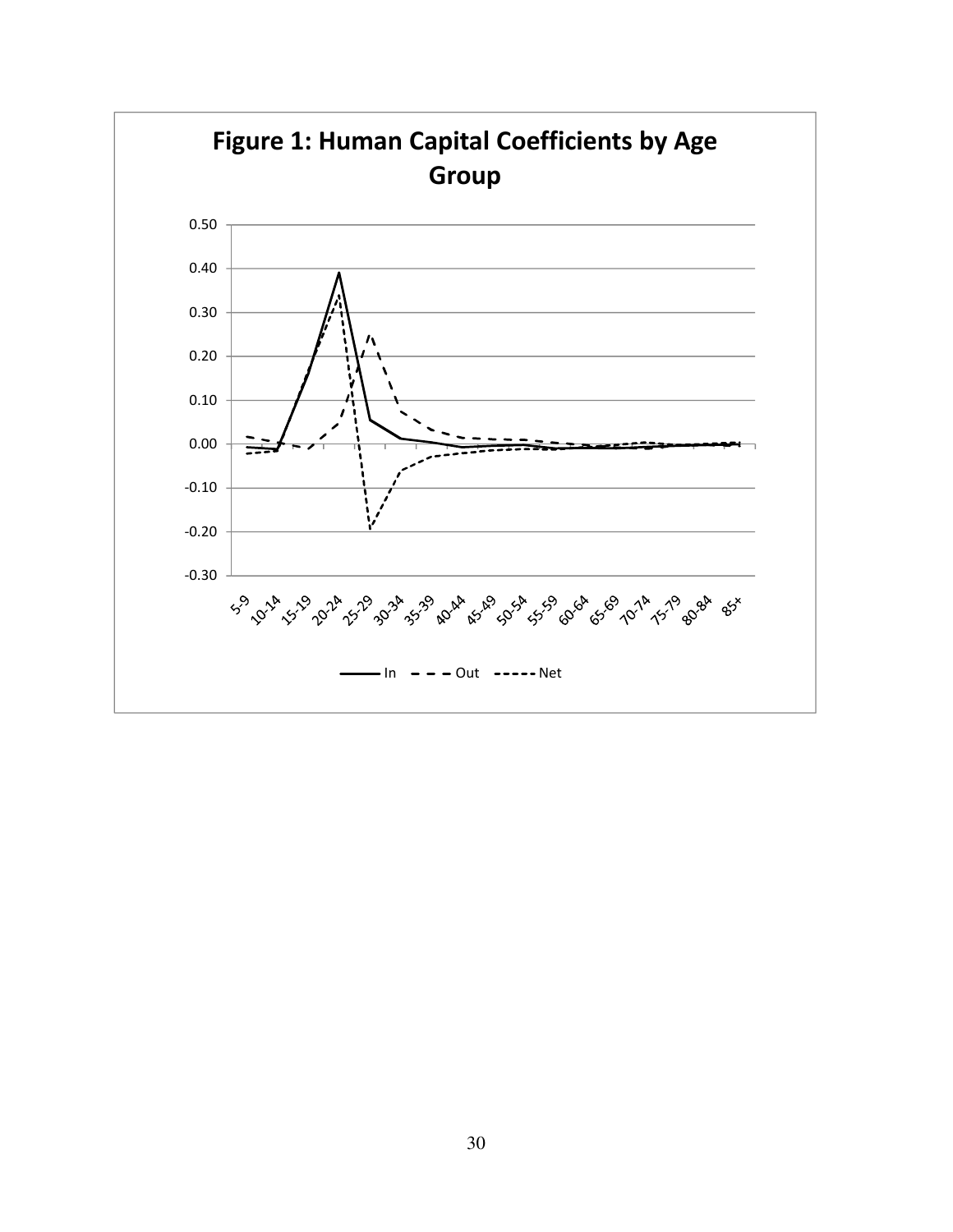Table 1: Summary Statistics

| Variable                                | Mean     | S.D.  | Min      | Max    |
|-----------------------------------------|----------|-------|----------|--------|
| In-migration rate (Total)               | 0.179    | 0.066 | 0.039    | 0.630  |
| Out-migration rate (Total)              | 0.183    | 0.051 | 0.086    | 0.507  |
| Net migration rate (Total)              | $-0.003$ | 0.062 | $-0.307$ | 0.427  |
| In-migration rate (Enrolled)            | 0.014    | 0.028 | 0.000    | 0.336  |
| Out-migration rate (Enrolled)           | 0.025    | 0.012 | 0.000    | 0.151  |
| Net migration rate (Enrolled)           | $-0.011$ | 0.028 | $-0.146$ | 0.249  |
| In-migration rate (Not Enrolled)        | 0.132    | 0.051 | 0.028    | 0.532  |
| Out-migration rate (Not Enrolled)       | 0.128    | 0.037 | 0.058    | 0.400  |
| Net migration rate (Not Enrolled)       | 0.004    | 0.050 | $-0.223$ | 0.404  |
| Share with bachelor's degree            | 0.117    | 0.047 | 0.037    | 0.534  |
| Population in millions                  | 0.022    | 0.020 | 0.000    | 0.174  |
| Per capita income in \$1000s            | 10.182   | 1.825 | 3.417    | 26.755 |
| Manufacturing Share                     | 0.144    | 0.114 | 0.000    | 0.615  |
| January temperature /100                | 0.315    | 0.123 | 0.011    | 0.634  |
| January sun /100                        | 1.530    | 0.335 | 0.480    | 2.600  |
| July temperature /100                   | 0.756    | 0.056 | 0.555    | 0.879  |
| July humidity /100                      | 0.543    | 0.148 | 0.140    | 0.800  |
| Topography /100                         | 0.091    | 0.066 | 0.010    | 0.210  |
| % Water Area /100                       | 0.035    | 0.097 | 0.000    | 0.750  |
| Population of nearest metro in millions | 0.277    | 0.405 | 0.040    | 4.123  |
| Distance to nearest metro /1000         | 0.060    | 0.037 | 0.010    | 0.253  |
| Dist. to metro w/ pop>250K/1000         | 0.107    | 0.087 | 0.020    | 0.579  |
| Dist. to metro w/ pop>500K/1000         | 0.132    | 0.092 | 0.020    | 0.629  |
| Dist. to metro w/ $pop>1500K/1000$      | 0.194    | 0.103 | 0.030    | 0.629  |
| West                                    | 0.140    | 0.347 | 0.000    | 1.000  |
| South                                   | 0.430    | 0.495 | 0.000    | 1.000  |
| Midwest                                 | 0.384    | 0.486 | 0.000    | 1.000  |

Notes: Sample includes 2004 non-metropolitan counties. All migration rates are for internal migration between 1995 and 2000 and are computed with the total population in 1995 as the base. Migration rates for those enrolled and not enrolled in higher education are for the population age 16 and over. Time-varying explanatory variables are measured as of 1990.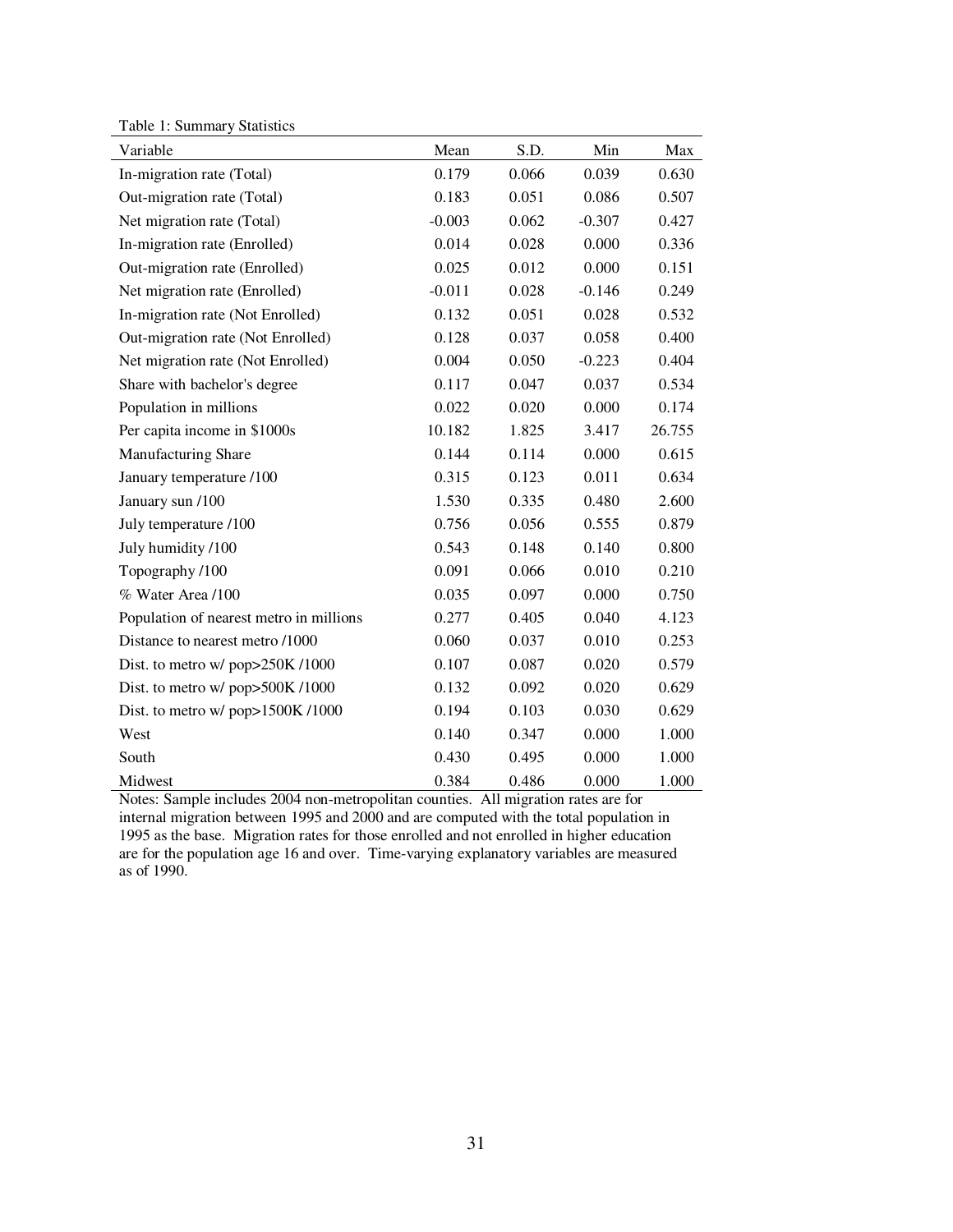|                                         | In         | Out        | Net        |
|-----------------------------------------|------------|------------|------------|
| Share with bachelor's degree            | $0.571**$  | $0.436**$  | $0.123**$  |
|                                         | (0.036)    | (0.024)    | (0.038)    |
| Population in millions                  | $-0.448**$ | $-0.441**$ | 0.000      |
|                                         | (0.073)    | (0.048)    | (0.077)    |
| Per capita income in \$1000s            | $-0.002*$  | $-0.001$   | $-0.001$   |
|                                         | (0.001)    | (0.001)    | (0.001)    |
| Manufacturing Share                     | $-0.110**$ | $-0.052**$ | $-0.050**$ |
|                                         | (0.015)    | (0.010)    | (0.016)    |
| January temperature /100                | $0.103**$  | $0.060**$  | 0.052      |
|                                         | (0.034)    | (0.019)    | (0.031)    |
| January sun /100                        | $0.018*$   | $0.010*$   | 0.009      |
|                                         | (0.007)    | (0.004)    | (0.007)    |
| July temperature /100                   | $-0.182**$ | $-0.080**$ | $-0.121**$ |
|                                         | (0.042)    | (0.024)    | (0.034)    |
| July humidity /100                      | $-0.083**$ | $-0.076**$ | 0.005      |
|                                         | (0.022)    | (0.012)    | (0.020)    |
| Topography /100                         | $0.074*$   | $-0.036*$  | $0.109**$  |
|                                         | (0.029)    | (0.018)    | (0.029)    |
| % Water Area /100                       | 0.022      | $-0.008$   | $0.034*$   |
|                                         | (0.016)    | (0.010)    | (0.017)    |
| Population of nearest metro in millions | $0.006*$   | 0.000      | 0.006      |
|                                         | (0.003)    | (0.002)    | (0.003)    |
| Distance to nearest metro /1000         | $-0.293**$ | 0.018      | $-0.279**$ |
|                                         | (0.066)    | (0.040)    | (0.065)    |
| Dist. to metro w/ pop>250K/1000         | $-0.048$   | 0.044      | $-0.091$   |
|                                         | (0.059)    | (0.035)    | (0.056)    |
| Dist. to metro w/ pop>500K/1000         | 0.000      | 0.028      | $-0.024$   |
|                                         | (0.055)    | (0.032)    | (0.052)    |
| Dist. to metro w/ pop>1500K/1000        | $-0.136**$ | $-0.035$   | $-0.100**$ |
|                                         | (0.035)    | (0.020)    | (0.032)    |
| West                                    | $0.034*$   | 0.011      | $0.029*$   |
|                                         | (0.016)    | (0.009)    | (0.014)    |
| South                                   | $0.037**$  | $-0.003$   | $0.041**$  |
|                                         | (0.014)    | (0.008)    | (0.013)    |
| Midwest                                 | $0.033*$   | 0.005      | $0.031**$  |
|                                         | (0.013)    | (0.007)    | (0.012)    |
| Constant                                | $0.292**$  | $0.223**$  | $0.065**$  |
|                                         | (0.034)    | (0.018)    | (0.023)    |
| Spatial error $(\lambda)$               | $0.614**$  | $0.487**$  | 0.496**    |
|                                         | (0.004)    | (0.010)    | (0.008)    |
| Adjusted $R^2$                          | 0.426      | 0.562      | 0.261      |

Table 2: Migration to and from Non-Metropolitan Counties, 1995-2000

Notes: Sample includes 2004 non-metropolitan counties. Standard errors are in parentheses. \* Significant at 5%; \*\* Significant at 1%.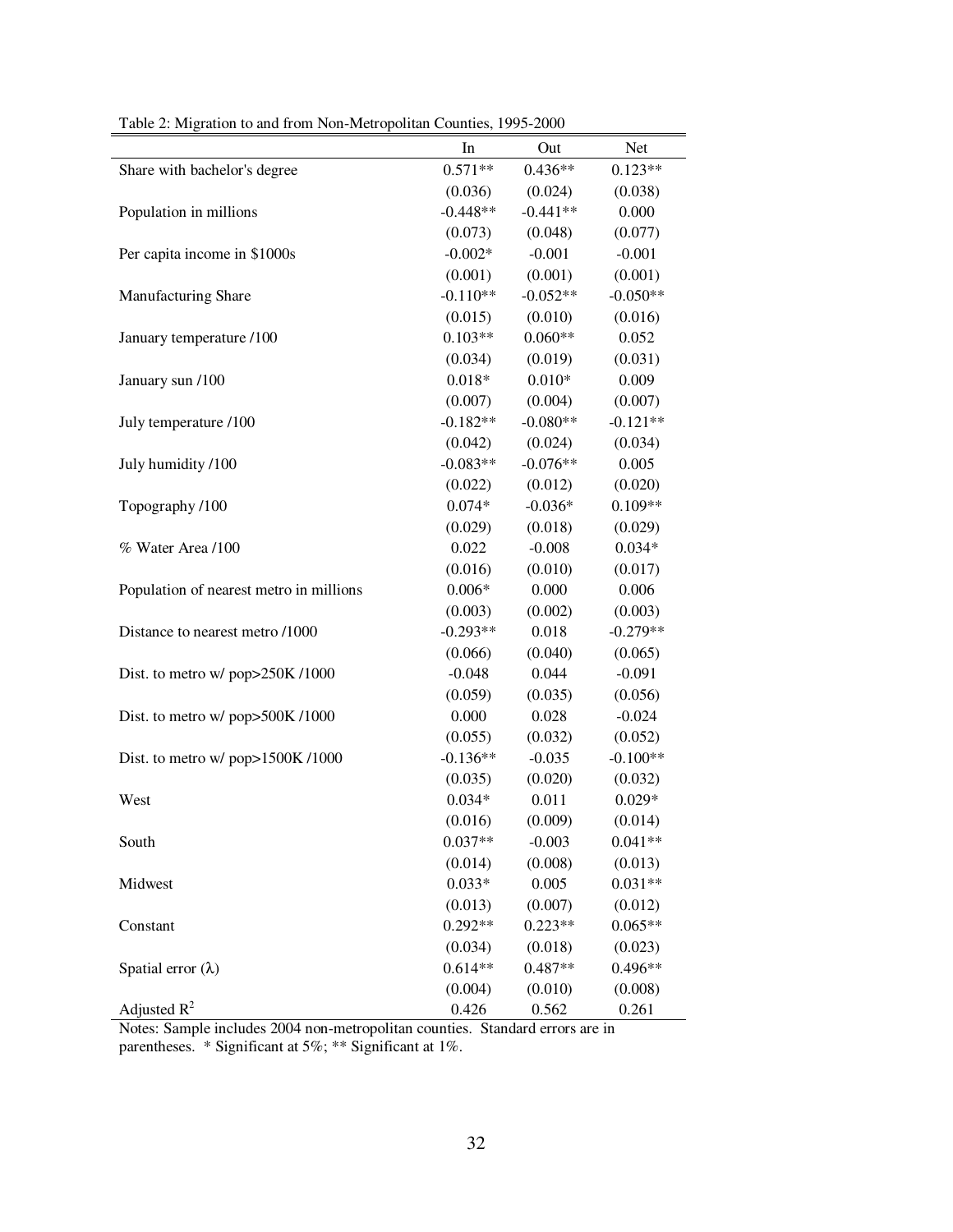|                                         | Enrolled in Higher Education |            |            | Not Enrolled in Higher Education |            |            |  |
|-----------------------------------------|------------------------------|------------|------------|----------------------------------|------------|------------|--|
|                                         | In                           | Out        | Net        | In                               | Out        | Net        |  |
|                                         | $0.574**$                    | $0.081**$  | $0.488**$  | 0.001                            | $0.337**$  | $-0.334**$ |  |
| Share with bachelor's degree            | (0.014)                      | (0.006)    | (0.015)    | (0.028)                          | (0.019)    | (0.031)    |  |
| Population in millions                  | $0.148**$                    | $-0.053**$ | $0.202**$  | $-0.488**$                       | $-0.356**$ | $-0.130*$  |  |
|                                         |                              |            |            |                                  |            |            |  |
|                                         | (0.029)                      | (0.013)    | (0.030)    | (0.057)<br>$0.005**$             | (0.038)    | (0.063)    |  |
| Per capita income in \$1000s            | $-0.009**$                   | 0.000      | $-0.009**$ |                                  | $-0.001$   | $0.006**$  |  |
|                                         | (0.000)                      | (0.000)    | (0.000)    | (0.001)                          | (0.001)    | (0.001)    |  |
| Manufacturing Share                     | 0.005                        | $-0.007**$ | 0.011      | $-0.097**$                       | $-0.038**$ | $-0.053**$ |  |
|                                         | (0.006)                      | (0.002)    | (0.006)    | (0.012)                          | (0.008)    | (0.013)    |  |
| January temperature /100                | $-0.016$                     | $-0.022**$ | 0.007      | $0.120**$                        | $0.066**$  | $0.055*$   |  |
|                                         | (0.011)                      | (0.004)    | (0.011)    | (0.026)                          | (0.015)    | (0.026)    |  |
| January sun /100                        | $-0.005*$                    | 0.002      | $-0.007**$ | $0.020**$                        | 0.005      | $0.016**$  |  |
|                                         | (0.003)                      | (0.001)    | (0.003)    | (0.006)                          | (0.003)    | (0.006)    |  |
| July temperature /100                   | $0.042**$                    | $0.010*$   | $0.032**$  | $-0.210**$                       | $-0.088**$ | $-0.137**$ |  |
|                                         | (0.012)                      | (0.005)    | (0.012)    | (0.030)                          | (0.018)    | (0.027)    |  |
| July humidity /100                      | 0.012                        | 0.000      | 0.011      | $-0.061**$                       | $-0.057**$ | 0.004      |  |
|                                         | (0.007)                      | (0.005)    | (0.007)    | (0.017)                          | (0.010)    | (0.016)    |  |
| Topography /100                         | $-0.024*$                    | $-0.020**$ | $-0.004$   | $0.088**$                        | $-0.011$   | $0.095**$  |  |
|                                         | (0.011)                      | (0.004)    | (0.011)    | (0.023)                          | (0.014)    | (0.024)    |  |
| % Water Area /100                       | $-0.018**$                   | $-0.005*$  | $-0.014*$  | $0.038**$                        | $-0.003$   | $0.045**$  |  |
|                                         | (0.006)                      | (0.003)    | (0.006)    | (0.013)                          | (0.008)    | (0.014)    |  |
| Population of nearest metro in millions | 0.002                        | 0.000      | 0.003      | 0.003                            | 0.000      | 0.003      |  |
|                                         | (0.001)                      | (0.001)    | (0.001)    | (0.003)                          | (0.002)    | (0.003)    |  |
| Distance to nearest metro /1000         | $-0.085**$                   | $0.021*$   | $-0.104**$ | $-0.152**$                       | 0.000      | $-0.137**$ |  |
|                                         | (0.023)                      | (0.010)    | (0.024)    | (0.051)                          | (0.032)    | (0.053)    |  |
| Dist. to metro w/ pop>250K/1000         | 0.013                        | $0.017*$   | $-0.006$   | $-0.052$                         | 0.029      | $-0.079$   |  |
|                                         | (0.020)                      | (0.008)    | (0.020)    | (0.046)                          | (0.027)    | (0.045)    |  |
| Dist. to metro w/ pop>500K/1000         | $-0.002$                     | $-0.004$   | 0.003      | 0.010                            | 0.021      | $-0.009$   |  |
|                                         | (0.019)                      | (0.007)    | (0.019)    | (0.042)                          | (0.025)    | (0.042)    |  |
| Dist. to metro w/ pop>1500K/1000        | $-0.051**$                   | 0.008      | $-0.058**$ | $-0.080**$                       | $-0.044**$ | $-0.037$   |  |
|                                         | (0.011)                      | (0.004)    | (0.011)    | (0.027)                          | (0.016)    | (0.026)    |  |
| West                                    | 0.009                        | 0.004      | 0.006      | 0.022                            | 0.003      | $0.024*$   |  |
|                                         | (0.005)                      | (0.002)    | (0.005)    | (0.012)                          | (0.007)    | (0.011)    |  |
| South                                   | 0.008                        | $-0.001$   | $0.009*$   | $0.022*$                         | $-0.002$   | $0.025*$   |  |
|                                         | (0.004)                      | (0.002)    | (0.004)    | (0.011)                          | (0.006)    | (0.010)    |  |
| Midwest                                 | $0.010*$                     | 0.002      | $0.009*$   | 0.018                            | 0.000      | 0.018      |  |
|                                         | (0.004)                      | (0.002)    | (0.004)    | (0.010)                          | (0.006)    | (0.010)    |  |
| Constant                                | 0.014                        | $0.009**$  | 0.004      | $0.224**$                        | $0.182**$  | $0.042*$   |  |
|                                         | (0.008)                      | (0.003)    | (0.008)    | (0.023)                          | (0.013)    | (0.018)    |  |
| Spatial error $(\lambda)$               | $0.446**$                    | $0.332**$  | $0.416**$  | $0.601**$                        | $0.494**$  | $0.495**$  |  |
|                                         | (0.014)                      | (0.016)    | (0.014)    | (0.006)                          | (0.010)    | (0.009)    |  |
| Adjusted $R^2$                          | 0.477                        | 0.462      | 0.426      | 0.403                            | 0.500      | 0.251      |  |

Table 3: Non-Metropolitan Migration by Enrollment in Higher Education, 1995-2000

Notes: Sample includes 2004 non-metropolitan counties. Standard errors are in parentheses. \* Significant at 5%; \*\* Significant at 1%.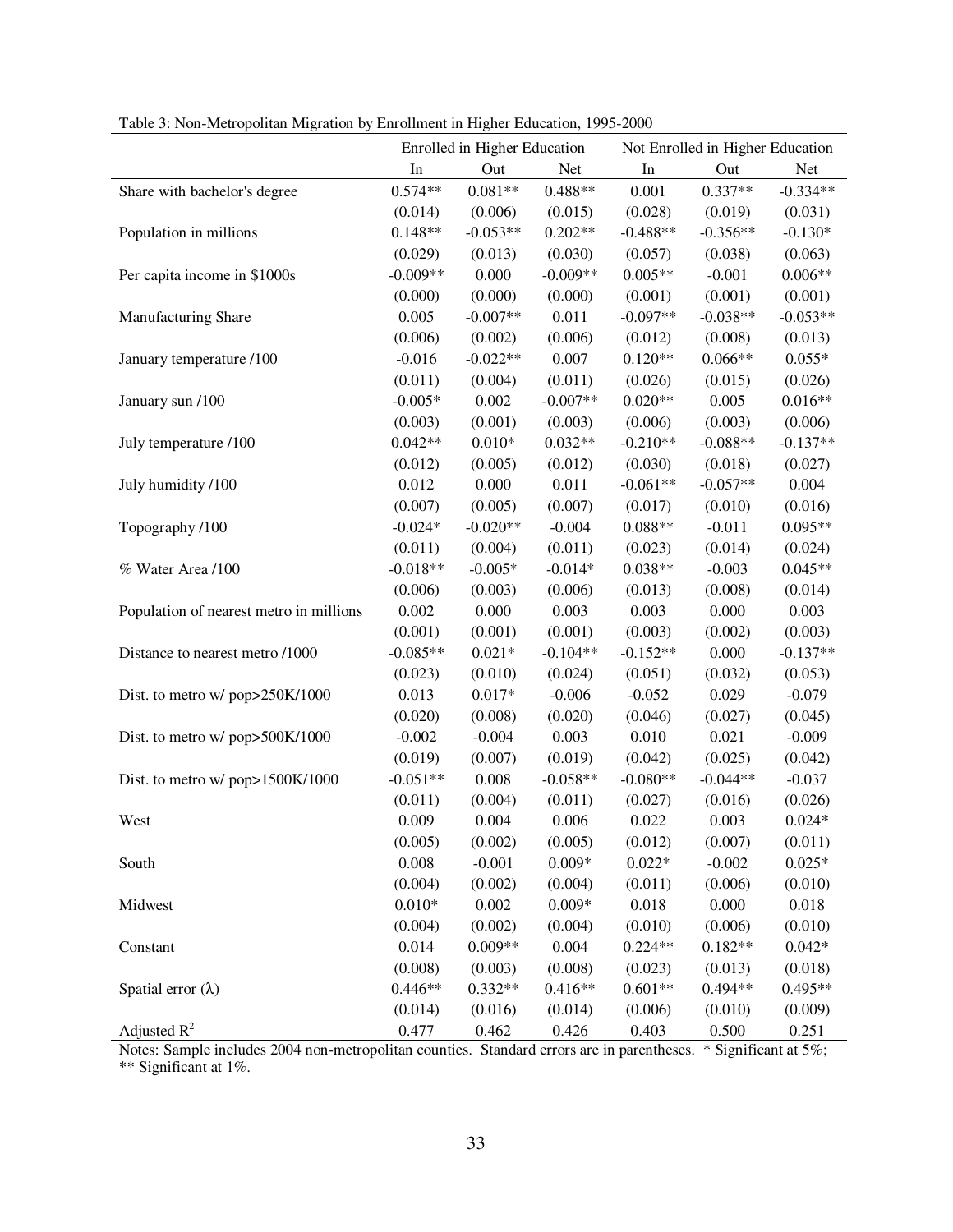|                                   | In         | Out        | Net        |
|-----------------------------------|------------|------------|------------|
| Share with bachelor's degree 1990 |            |            |            |
| Age 5-9                           | $-0.007*$  | $0.017*$   | $-0.021**$ |
|                                   | (0.003)    | (0.004)    | (0.004)    |
| Age 10-14                         | $-0.011**$ | 0.004      | $-0.015**$ |
|                                   | (0.003)    | (0.003)    | (0.004)    |
| Age 15-19                         | $0.162**$  | $-0.011**$ | $0.169**$  |
|                                   | (0.006)    | (0.004)    | (0.007)    |
| Age 20-24                         | $0.391**$  | $0.048**$  | $0.339**$  |
|                                   | (0.010)    | (0.007)    | (0.012)    |
| Age 25-29                         | $0.055**$  | $0.253**$  | $-0.193**$ |
|                                   | (0.005)    | (0.007)    | (0.007)    |
| Age 30-34                         | $0.013**$  | $0.075**$  | $-0.061**$ |
|                                   | (0.005)    | (0.004)    | (0.005)    |
| Age 35-39                         | 0.004      | $0.032**$  | $-0.028**$ |
|                                   | (0.005)    | (0.003)    | (0.005)    |
| Age 40-44                         | $-0.007$   | $0.014**$  | $-0.021**$ |
|                                   | (0.004)    | (0.003)    | (0.005)    |
| Age 45-49                         | $-0.004$   | $0.011**$  | $-0.014**$ |
|                                   | (0.003)    | (0.003)    | (0.004)    |
| Age 50-54                         | $-0.002$   | $0.010**$  | $-0.011**$ |
|                                   | (0.003)    | (0.002)    | (0.003)    |
| Age 55-59                         | $-0.010**$ | 0.003      | $-0.012**$ |
|                                   | (0.003)    | (0.002)    | (0.003)    |
| Age 60-64                         | $-0.009**$ | $-0.002$   | $-0.007*$  |
|                                   | (0.003)    | (0.002)    | (0.003)    |
| Age 65-69                         | $-0.010**$ | $-0.008**$ | $-0.002$   |
|                                   | (0.003)    | (0.002)    | (0.003)    |
| Age 70-74                         | $-0.006**$ | $-0.010**$ | 0.004      |
|                                   | (0.002)    | (0.002)    | (0.003)    |
| Age 75-79                         | $-0.003**$ | $-0.003$   | $-0.002$   |
|                                   | (0.001)    | (0.002)    | (0.002)    |
| Age 80-84                         | $-0.002$   | $-0.002$   | 0.001      |
|                                   | (0.001)    | (0.002)    | (0.002)    |
| Age $85+$                         | 0.000      | $-0.004$   | 0.004      |
|                                   | (0.002)    | (0.003)    | (0.003)    |

Table 4: Non-Metropolitan Migration by Age Group, 1995-2000

Notes: Sample includes 2004 non-metropolitan counties. Regressions also include the additional explanatory variables included in Tables 2 and 3.

Standard errors are in parentheses. \* Significant at 5%; \*\* Significant at 1%.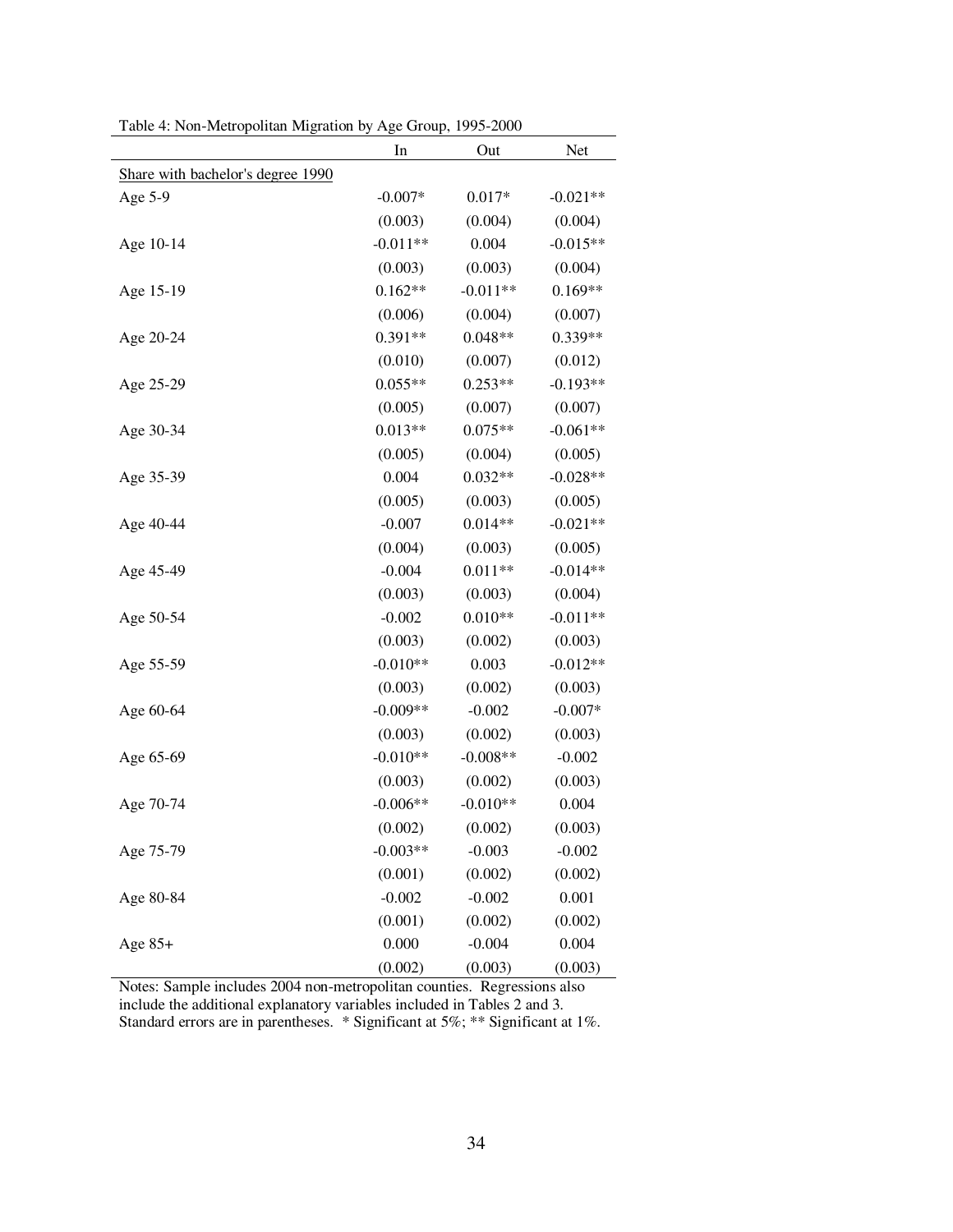|                                                                      | In        | Out       | <b>Net</b> |  |  |  |
|----------------------------------------------------------------------|-----------|-----------|------------|--|--|--|
|                                                                      |           |           |            |  |  |  |
| A. Only Including College Town Counties (N=205)                      |           |           |            |  |  |  |
| Share with bachelor's degree                                         | $0.770**$ | $0.512**$ | $0.260**$  |  |  |  |
|                                                                      | (0.072)   | (0.056)   | (0.071)    |  |  |  |
| Adjusted $R^2$                                                       | 0.496     | 0.527     | 0.201      |  |  |  |
|                                                                      |           |           |            |  |  |  |
| B. Excluding College Town Counties (N=1799)                          |           |           |            |  |  |  |
| Share with bachelor's degree                                         | $0.138**$ | $0.134**$ | $-0.003$   |  |  |  |
|                                                                      | (0.043)   | (0.027)   | (0.048)    |  |  |  |
| Adjusted $R^2$                                                       | 0.405     | 0.561     | 0.283      |  |  |  |
|                                                                      |           |           |            |  |  |  |
| C. Controlling for the Share of the Population Ages $15-24$ (N=2004) |           |           |            |  |  |  |
| Share with bachelor's degree                                         | $0.229**$ | $0.265**$ | $-0.038$   |  |  |  |
|                                                                      | (0.040)   | (0.026)   | (0.043)    |  |  |  |
| Share of population ages 15-24                                       | $0.604**$ | $0.256**$ | $0.340**$  |  |  |  |
|                                                                      | (0.043)   | (0.029)   | (0.047)    |  |  |  |
| Adjusted $R^2$                                                       | 0.477     | 0.575     | 0.296      |  |  |  |

Table 5: Controlling for "College Town" Counties, 1995-2000

Notes: Regressions also include the additional explanatory variables included in Tables 2 and 3. Standard errors are in parentheses. \*\* Significant at 1%.